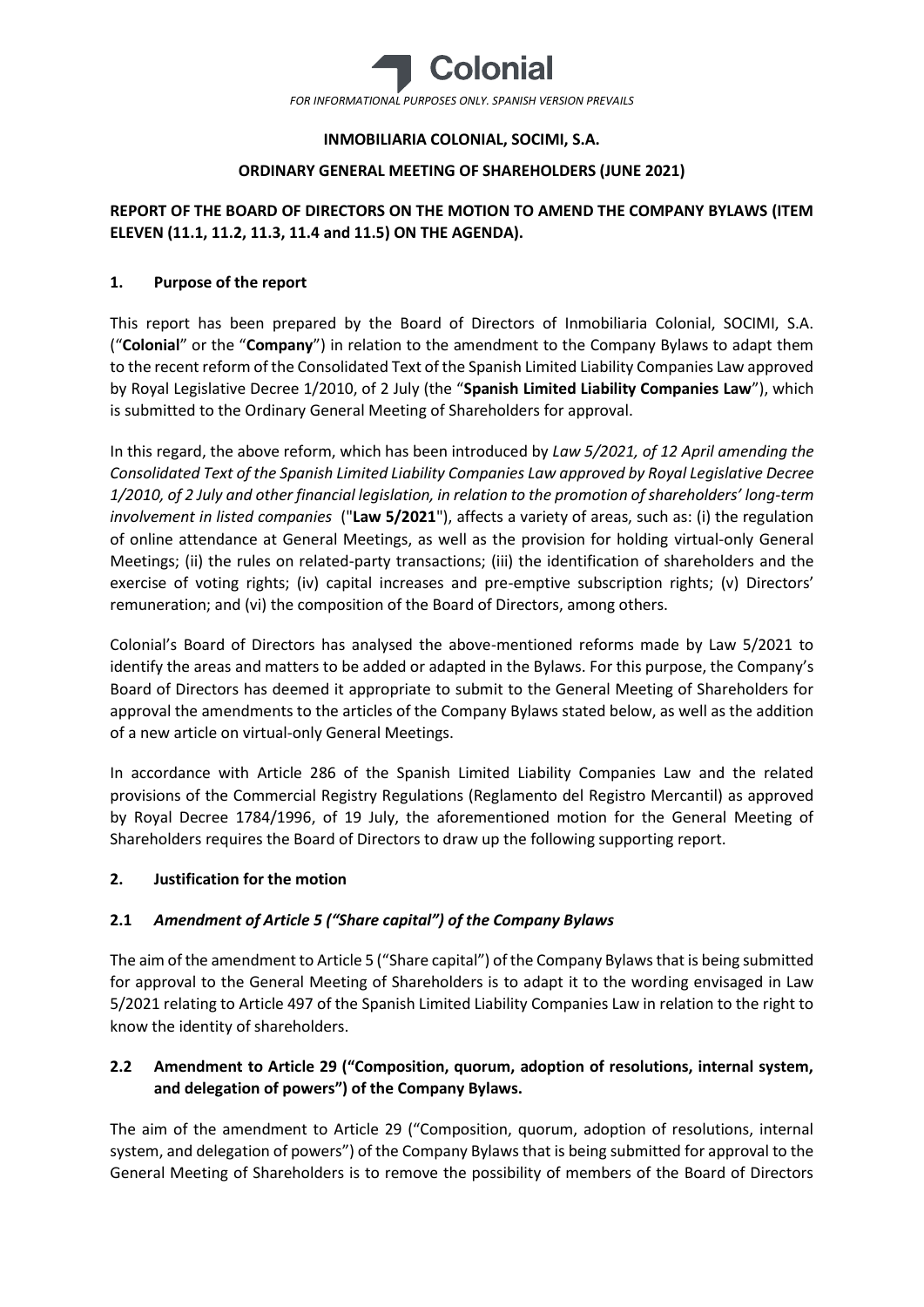

being legal entities as provided in the new wording given to Article 529 bis of the Spanish Limited Liability Companies Law by Law 5/2021.

## **2.3 Amendment to Article 30 ("Remuneration") of the Company Bylaws**

The purpose of the amendment to Article 30 ("Remuneration") of the Company Bylaws that is being submitted for approval to the General Meeting of Shareholders is to adapt it to the new provisions on the remuneration of the Board of Directors added to the Spanish Limited Liability Companies Law by Law 5/2021. In particular:

- (a) The approval of the remuneration policy is adapted to the wording of Article 529 novodecies of the Spanish Limited Liability Companies Law.
- (b) The provisions on the remuneration of Directors by reason of this capacity are adapted to the wording of Article 529 septdecies of the Spanish Limited Liability Companies Law.
- (c) The provisions on the remuneration of Directors for their performance of executive functions are adapted to the wording of Article 529 octodecies of the Spanish Limited Liability Companies Law.

# **2.4 Amendment to Article 32 ("Audit and Control Committee") of the Company Bylaws**

The aim of the amendment to Article 32 ("Audit and Control Committee") of the Company Bylaws that is being submitted for approval to the General Meeting of Shareholders is to adapt the competences of the Audit and Control Committee to the new wording given to Article 529 quaterdecies of the Spanish Limited Liability Companies Law by Law 5/2021. In particular, the Audit and Control Committee has the new duty of reporting on the related-party transactions that require approval by the General Meeting of Shareholders or the Board of Directors and overseeing the Company's internal procedure for transactions whose approval has been delegated.

## **2.5 Addition of a new Article 19 bis ("Virtual-Only General Meeting") to the Company Bylaws.**

The aim of the new Article 19 bis of the Bylaws that is being submitted for approval to the General Meeting of Shareholders is to authorise the calling of the General Meeting of Shareholders to be held solely virtually; i.e. without the shareholders or their proxies being physically present, whenever so decided by the Board of Directors.

Without prejudice to the Board of Directors' right to decide that the physical presence of shareholders or their proxies at General Meetings should be the ordinary channel for the exercise of their rights, together with the ability to exercise them by means of remote communication methods prior to the General Meeting, the proposed addition regarding the possibility of holding General Meetings with shareholders and their proxies attending solely virtually may be very useful in certain situations that make it advisable to facilitate the holding of meetings through this method.

## **3. Proposed amendments to the Company Bylaws**

It was proposed to amend Articles 5 ("Share capital"), 29 ("Composition, quorum, adoption of resolutions, internal system, and delegation of powers"), 30 ("Compensation") and 32 ("Audit and Control Committee") of the Bylaws of Colonial, which shall henceforth read as follows: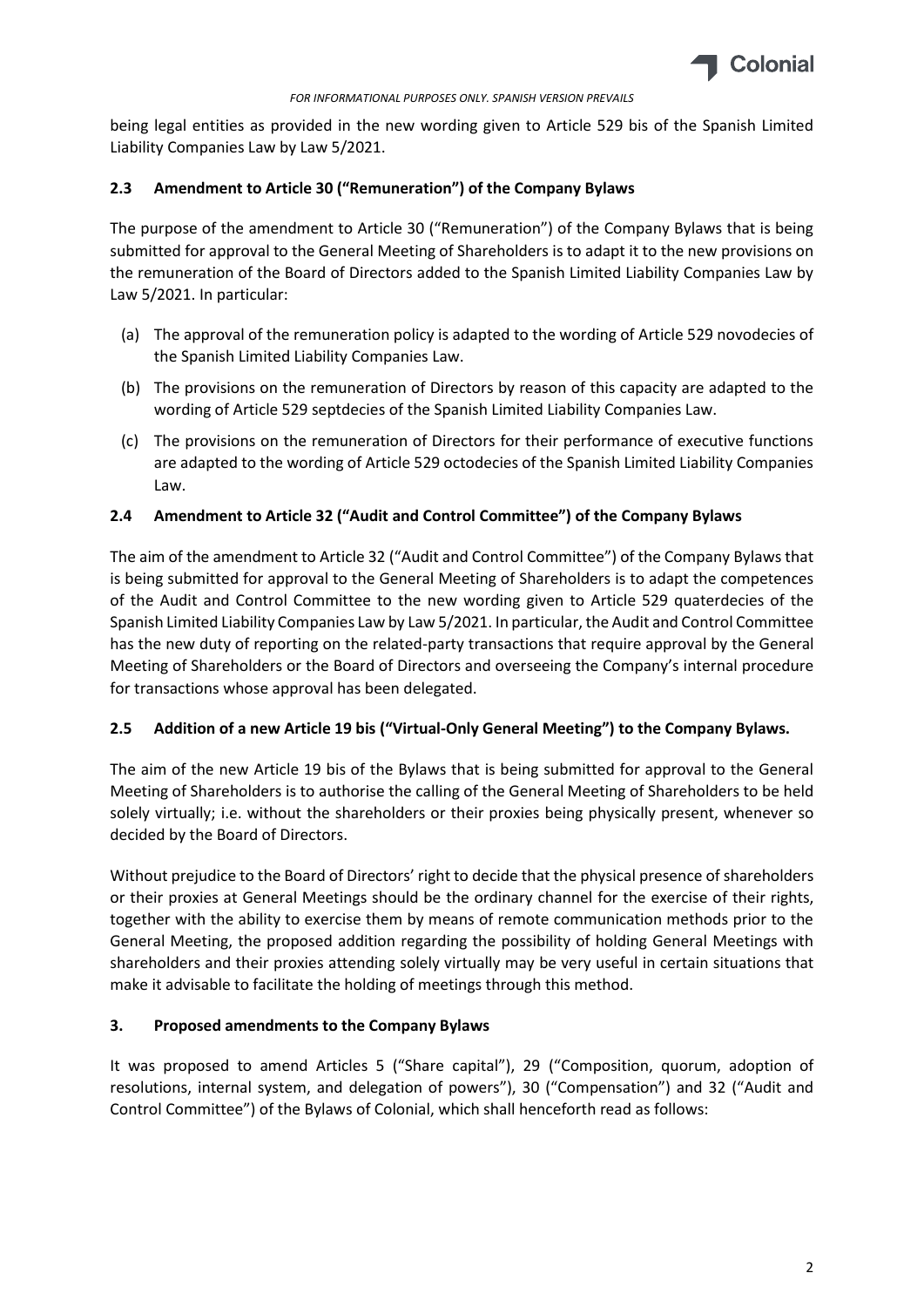

| PRESENT WORDING                                                                                                                                                                                                             | <b>PROPOSED WORDING</b>                                                                                                                                                                                                                                                                                                                                                      |
|-----------------------------------------------------------------------------------------------------------------------------------------------------------------------------------------------------------------------------|------------------------------------------------------------------------------------------------------------------------------------------------------------------------------------------------------------------------------------------------------------------------------------------------------------------------------------------------------------------------------|
| Article 5. Share capital                                                                                                                                                                                                    | Article 5. Share capital                                                                                                                                                                                                                                                                                                                                                     |
| Share capital is set at ONE BILLION TWO HUNDRED AND                                                                                                                                                                         | Share capital is set at ONE BILLION TWO HUNDRED AND                                                                                                                                                                                                                                                                                                                          |
| SEVENTY MILLION TWO HUNDRED AND EIGHTY-SIX                                                                                                                                                                                  | SEVENTY MILLION TWO HUNDRED AND EIGHTY-SIX                                                                                                                                                                                                                                                                                                                                   |
| THOUSAND NINE HUNDRED AND FIFTY-TWO EUROS AND                                                                                                                                                                               | THOUSAND NINE HUNDRED AND FIFTY-TWO EUROS AND                                                                                                                                                                                                                                                                                                                                |
| FIFTY CENTS (1,270,286,952.50 euros), divided into                                                                                                                                                                          | FIFTY CENTS (1,270,286,952.50 euros), divided into                                                                                                                                                                                                                                                                                                                           |
| 508,114,781 shares, represented by registered book                                                                                                                                                                          | 508,114,781 shares, represented by registered book entries                                                                                                                                                                                                                                                                                                                   |
| entries with a par value of 2.50 EUROS each, of the same                                                                                                                                                                    | with a par value of 2.50 EUROS each, of the same class and                                                                                                                                                                                                                                                                                                                   |
| class and series, fully subscribed and paid up.                                                                                                                                                                             | series, fully subscribed and paid up.                                                                                                                                                                                                                                                                                                                                        |
| The accounting records of the shares shall be kept by<br>Sociedad<br>de Gestión<br>de Sistemas de<br>Registro,<br>Compensación y Liquidación de Valores S.A. (Iberclear) and<br>its participating entities.                 | The accounting records of the shares shall be kept by<br>de Gestión de<br>Sociedad<br>Sistemas<br>de<br>Registro,<br>Compensación y Liquidación de Valores S.A. (Iberclear) and<br>its participating entities.                                                                                                                                                               |
| At any time, the Company shall be entitled to obtain data<br>on the shareholders from the entities keeping the<br>accounting records for the book entries, including their<br>addresses and the means of contact available. | At any time, the The Company, or a third party appointed<br>by it, shall be entitled to obtain data on the at any time<br>from the central securities depositary the information<br>regarding the identity of its shareholders from the entities<br>keeping the accounting records for the book entries,<br>including their addresses and the means of contact<br>available. |
| Article 29. Composition, quorum, adoption of resolutions,                                                                                                                                                                   | Article 29. Composition, quorum, adoption of resolutions,                                                                                                                                                                                                                                                                                                                    |
| internal system, and delegation of powers.                                                                                                                                                                                  | internal system, and delegation of powers                                                                                                                                                                                                                                                                                                                                    |
| 1. The Board of Directors shall consist of at least five                                                                                                                                                                    | 1. The Board of Directors shall consist of at least five                                                                                                                                                                                                                                                                                                                     |
| members and at most fifteen members. The Directors                                                                                                                                                                          | members and at most fifteen members. The Directors                                                                                                                                                                                                                                                                                                                           |
| shall be classified in the category of executive Directors                                                                                                                                                                  | shall be classified in the category of executive Directors                                                                                                                                                                                                                                                                                                                   |
| or non-executive Directors. In the latter category, the                                                                                                                                                                     | or non-executive Directors. In the latter category, the                                                                                                                                                                                                                                                                                                                      |
| Directors may be classified as either proprietary,                                                                                                                                                                          | Directors may be classified as either proprietary,                                                                                                                                                                                                                                                                                                                           |
| independent or other external Directors. Such terms                                                                                                                                                                         | independent or other external Directors. Such terms                                                                                                                                                                                                                                                                                                                          |
| shall have the meaning attributed to them by current                                                                                                                                                                        | shall have the meaning attributed to them by current                                                                                                                                                                                                                                                                                                                         |
| legislation and as specified by the Regulations of the                                                                                                                                                                      | legislation and as specified by the Regulations of the                                                                                                                                                                                                                                                                                                                       |
| Board of Directors.                                                                                                                                                                                                         | Board of Directors.                                                                                                                                                                                                                                                                                                                                                          |
| Directors may be individual or legal entities. Should a                                                                                                                                                                     | Directors may be individual or legal entities. Should a                                                                                                                                                                                                                                                                                                                      |
| legal entity be appointed as a member of the Board of                                                                                                                                                                       | legal entity be appointed as a member of the Board of                                                                                                                                                                                                                                                                                                                        |
| Directors, the entity must appoint a single individual to                                                                                                                                                                   | Directors, the entity must appoint a single individual to                                                                                                                                                                                                                                                                                                                    |
| permanently exercise the functions inherent to the                                                                                                                                                                          | permanently exercise the functions inherent to the                                                                                                                                                                                                                                                                                                                           |
| office. Such person may be replaced by another, but                                                                                                                                                                         | office. Such person may be replaced by another, but this                                                                                                                                                                                                                                                                                                                     |
| this replacement must be informed in writing to the                                                                                                                                                                         | replacement must be informed in writing to the Board                                                                                                                                                                                                                                                                                                                         |
| Board of Directors of the Company with sufficient time                                                                                                                                                                      | of Directors of the Company with sufficient time in                                                                                                                                                                                                                                                                                                                          |
| in advance of the date when said replacement becomes                                                                                                                                                                        | advance of the date when said replacement becomes                                                                                                                                                                                                                                                                                                                            |
| effective and shall be subject to the same approval as                                                                                                                                                                      | effective and shall be subject to the same approval as                                                                                                                                                                                                                                                                                                                       |
| the initial appointment.                                                                                                                                                                                                    | the initial appointment.                                                                                                                                                                                                                                                                                                                                                     |
| Should any vacancies open during the term for which                                                                                                                                                                         | Should any vacancies open during the term for which                                                                                                                                                                                                                                                                                                                          |
| they were appointed, the Board may designate the                                                                                                                                                                            | they were appointed, the Board may designate the                                                                                                                                                                                                                                                                                                                             |
| persons that shall occupy them until the first General                                                                                                                                                                      | persons that shall occupy them until the first General                                                                                                                                                                                                                                                                                                                       |
| Meeting, unless it has already been called, in which                                                                                                                                                                        | Meeting, unless it has already been called, in which case                                                                                                                                                                                                                                                                                                                    |
| case the Board of Directors may designate a single                                                                                                                                                                          | the Board of Directors may designate a single Director                                                                                                                                                                                                                                                                                                                       |
| Director until the next General Meeting is held.                                                                                                                                                                            | until the next General Meeting is held.                                                                                                                                                                                                                                                                                                                                      |
| The Board of Directors, upon report by the                                                                                                                                                                                  | The Board of Directors, upon report by the                                                                                                                                                                                                                                                                                                                                   |
| Appointments and Remuneration Committee, shall                                                                                                                                                                              | Appointments and Remuneration Committee, shall                                                                                                                                                                                                                                                                                                                               |
| appoint from among its own members a Chairman and,                                                                                                                                                                          | appoint from among its own members a Chairman and,                                                                                                                                                                                                                                                                                                                           |
| where applicable, one or several Vice-Chairs, which                                                                                                                                                                         | where applicable, one or several Vice-Chairs, which                                                                                                                                                                                                                                                                                                                          |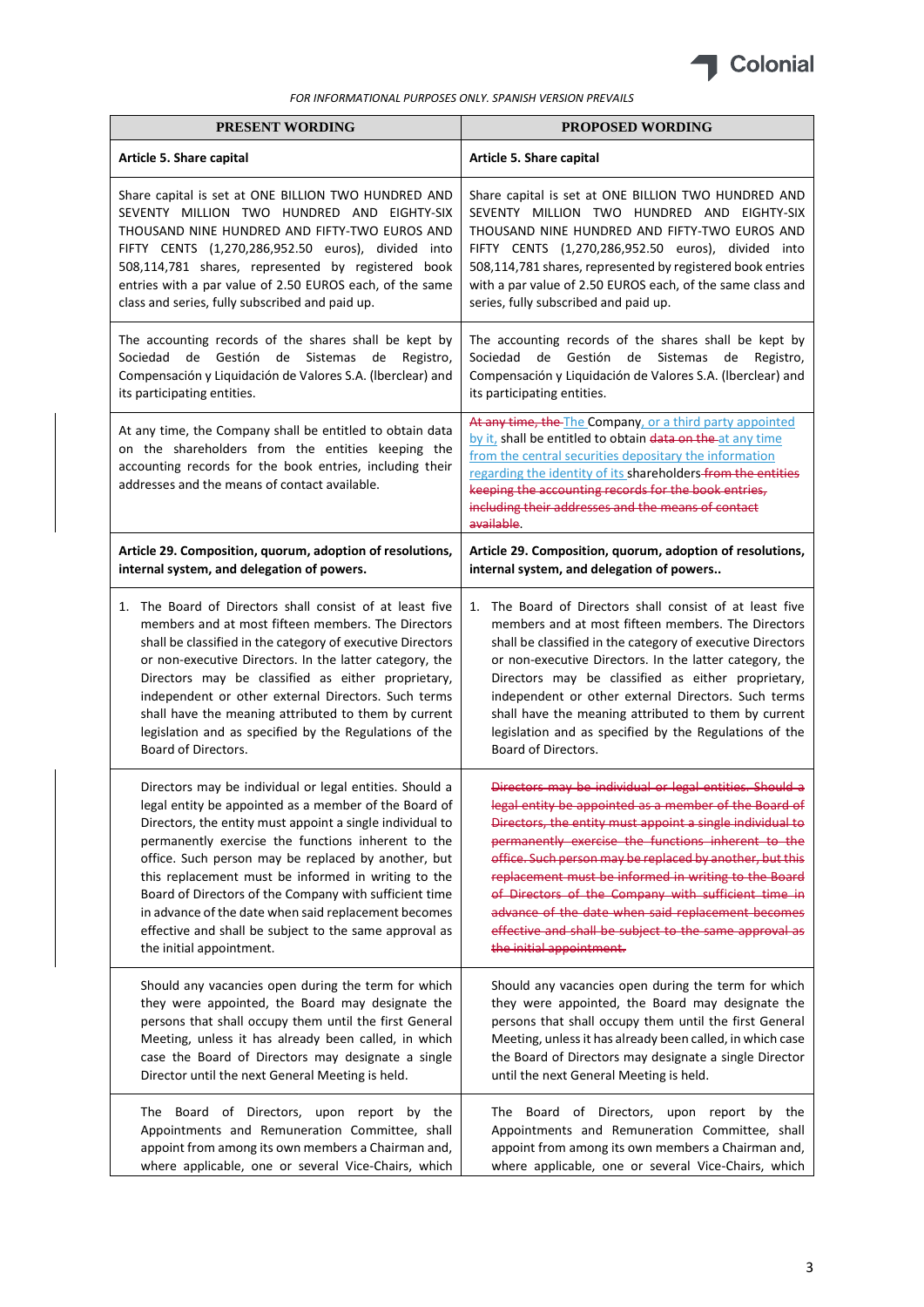

| <b>PRESENT WORDING</b>                                                                                                                                                                                                                                                                                                                                                                                                                                                                                                                                                                                                                                                                                                  |    | <b>PROPOSED WORDING</b>                                                                                                                                                                                                                                                                                                                                                                                                                                                                                                                                                                                                                                                                                                 |
|-------------------------------------------------------------------------------------------------------------------------------------------------------------------------------------------------------------------------------------------------------------------------------------------------------------------------------------------------------------------------------------------------------------------------------------------------------------------------------------------------------------------------------------------------------------------------------------------------------------------------------------------------------------------------------------------------------------------------|----|-------------------------------------------------------------------------------------------------------------------------------------------------------------------------------------------------------------------------------------------------------------------------------------------------------------------------------------------------------------------------------------------------------------------------------------------------------------------------------------------------------------------------------------------------------------------------------------------------------------------------------------------------------------------------------------------------------------------------|
| shall be subject to reelection and revocation at the<br>request of the Board itself.                                                                                                                                                                                                                                                                                                                                                                                                                                                                                                                                                                                                                                    |    | shall be subject to reelection and revocation at the<br>request of the Board itself.                                                                                                                                                                                                                                                                                                                                                                                                                                                                                                                                                                                                                                    |
| The Board shall appoint, upon report by the<br>Appointments and Remuneration Committee, a<br>Secretary and, where applicable, a Vice Secretary. The<br>Secretary and the Vice Secretary may or may not be<br>Directors. If they are not Directors, they shall be<br>entitled to be heard but not to vote. The same<br>procedure shall be followed to accord the separation of<br>the Secretary and, where applicable, the Vice Secretary.<br>The Vice Secretary may attend the meetings of the<br>Board of Directors in the absence of the Secretary or<br>when so requested by the Chairman of the Board.                                                                                                              |    | The Board shall appoint, upon report by the<br>Appointments and Remuneration Committee, a<br>Secretary and, where applicable, a Vice Secretary. The<br>Secretary and the Vice Secretary may or may not be<br>Directors. If they are not Directors, they shall be entitled<br>to be heard but not to vote. The same procedure shall<br>be followed to accord the separation of the Secretary<br>and, where applicable, the Vice Secretary. The Vice<br>Secretary may attend the meetings of the Board of<br>Directors in the absence of the Secretary or when so<br>requested by the Chairman of the Board.                                                                                                              |
| When so decided by the Board itself and, where in any<br>case, when the Chairman has the status of executive<br>Director, the Board of Directors shall appoint, with the<br>executive Directors abstaining, a Independent Lead<br>Director from among the independent Directors, who<br>shall be especially authorized to request the call by the<br>Board of Directors or the inclusion of new items on the<br>agenda of a previously called Board meeting,<br>coordinate and gather the non-executive Directors and,<br>where applicable, head the regular evaluation of the<br>Chairman of the Board of Directors.                                                                                                   |    | When so decided by the Board itself and, where in any<br>case, when the Chairman has the status of executive<br>Director, the Board of Directors shall appoint, with the<br>executive Directors abstaining, a Independent Lead<br>Director from among the independent Directors, who<br>shall be especially authorized to request the call by the<br>Board of Directors or the inclusion of new items on the<br>agenda of a previously called Board meeting,<br>coordinate and gather the non-executive Directors and,<br>where applicable, head the regular evaluation of the<br>Chairman of the Board of Directors.                                                                                                   |
| The Board shall meet at least once per quarter and, in<br>any case, whenever called by the Chairman or<br>whomever acts in his stead. The Chairman shall be<br>required to call a meeting of the Board of Directors<br>when requested by at least one third of the Board<br>members. In this latter case, should the Chairman,<br>without just cause, fault to call such meeting within a<br>term of one month, the Board may be called by the<br>administrators requesting the meeting, indicating the<br>agenda, to be held in the locale of the company's<br>registered office. The Independent Lead Director shall<br>further be specifically authorized to request calling a<br>meeting of the Board of Directors. |    | The Board shall meet at least once per quarter and, in<br>any case, whenever called by the Chairman or<br>whomever acts in his stead. The Chairman shall be<br>required to call a meeting of the Board of Directors<br>when requested by at least one third of the Board<br>members. In this latter case, should the Chairman,<br>without just cause, fault to call such meeting within a<br>term of one month, the Board may be called by the<br>administrators requesting the meeting, indicating the<br>agenda, to be held in the locale of the company's<br>registered office. The Independent Lead Director shall<br>further be specifically authorized to request calling a<br>meeting of the Board of Directors. |
| 2. The Directors are required to personally attend the<br>meetings of the Board of Directors. A quorum of the<br>Board meeting shall be constituted when attended, in<br>person or by proxy through another Director, by a<br>majority of its members. The representation shall be<br>granted in writing and specifically for each meeting, and<br>solely in favour if another Board member. Non-<br>executive Directors may nonetheless grant their<br>representation to another non-executive Director.                                                                                                                                                                                                               | 2. | The Directors are required to personally attend the<br>meetings of the Board of Directors. A quorum of the<br>Board meeting shall be constituted when attended, in<br>person or by proxy through another Director, by a<br>majority of its members. The representation shall be<br>granted in writing and specifically for each meeting, and<br>solely in favour if another Board member. Non-<br>executive Directors may nonetheless grant their<br>representation to another non-executive Director.                                                                                                                                                                                                                  |
| 3. Resolutions shall be adopted by an absolute majority of<br>those in attendance at the meeting. In case of tie, the<br>personal vote of the Chairman shall decide.                                                                                                                                                                                                                                                                                                                                                                                                                                                                                                                                                    | 3. | Resolutions shall be adopted by an absolute majority of<br>those in attendance at the meeting. In case of tie, the<br>personal vote of the Chairman shall decide.                                                                                                                                                                                                                                                                                                                                                                                                                                                                                                                                                       |
| 4. The Director shall refrain from participating in the<br>deliberation and voting of resolutions or decisions in<br>which he or a related person has a direct or indirect                                                                                                                                                                                                                                                                                                                                                                                                                                                                                                                                              | 4. | The Director shall refrain from participating in the<br>deliberation and voting of resolutions or decisions in<br>which he or a related person has a direct or indirect                                                                                                                                                                                                                                                                                                                                                                                                                                                                                                                                                 |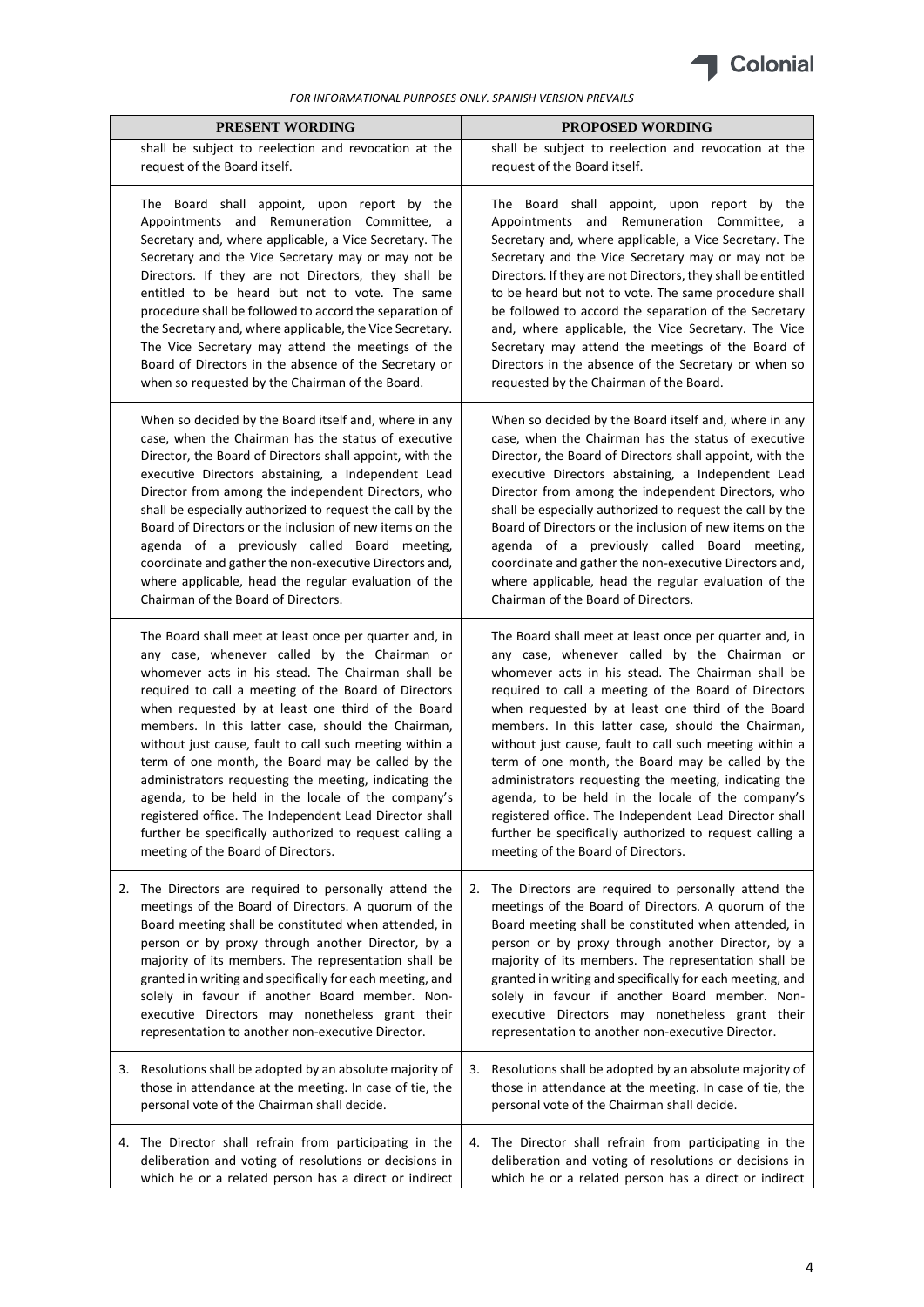

| <b>PRESENT WORDING</b> |                                                                                                                                                                                                                                                                                                                                                                                                                                                                                                                                                                                                                                                                                                                                  | <b>PROPOSED WORDING</b> |                                                                                                                                                                                                                                                                                                                                                                                                                                                                                                                                                                                                                                                                                                                                  |  |
|------------------------|----------------------------------------------------------------------------------------------------------------------------------------------------------------------------------------------------------------------------------------------------------------------------------------------------------------------------------------------------------------------------------------------------------------------------------------------------------------------------------------------------------------------------------------------------------------------------------------------------------------------------------------------------------------------------------------------------------------------------------|-------------------------|----------------------------------------------------------------------------------------------------------------------------------------------------------------------------------------------------------------------------------------------------------------------------------------------------------------------------------------------------------------------------------------------------------------------------------------------------------------------------------------------------------------------------------------------------------------------------------------------------------------------------------------------------------------------------------------------------------------------------------|--|
|                        | conflict of interests. The votes of the Directors affected<br>by such conflict and that must abstain shall be deducted<br>for the purposes of calculating the necessary majority<br>of votes. Excluded from the foregoing obligation to<br>abstain are the resolutions or decisions affecting their<br>administrator status, such as their appointment or<br>removal for offices in the administrative body or others<br>of analogous implications.                                                                                                                                                                                                                                                                              |                         | conflict of interests. The votes of the Directors affected<br>by such conflict and that must abstain shall be deducted<br>for the purposes of calculating the necessary majority<br>of votes. Excluded from the foregoing obligation to<br>abstain are the resolutions or decisions affecting their<br>administrator status, such as their appointment or<br>removal for offices in the administrative body or others<br>of analogous implications.                                                                                                                                                                                                                                                                              |  |
|                        | Written votes and without holding a session shall be<br>valid if not opposed by any Director. Discussions and<br>resolutions by the Board shall be kept in a Minutes<br>Ledger, which must be signed by the Chairman and the<br>Secretary.                                                                                                                                                                                                                                                                                                                                                                                                                                                                                       |                         | Written votes and without holding a session shall be<br>valid if not opposed by any Director. Discussions and<br>resolutions by the Board shall be kept in a Minutes<br>Ledger, which must be signed by the Chairman and the<br>Secretary.                                                                                                                                                                                                                                                                                                                                                                                                                                                                                       |  |
| 5.                     | Notwithstanding the powers that may be granted to<br>anyone, the Board may permanently delegate some or<br>all of its powers, other than the legal exceptions, to an<br>executive committee and to one or several Managing<br>Directors, establishing the content, limits and<br>modalities of such delegation. The permanent<br>delegation of an authority of the Board of Directors to<br>an executive committee or one or several Managing<br>Directors and the designation of the administrators<br>that are to hold such offices shall require for their<br>validity the favourable vote of two thirds of the<br>members of the Board of Directors and shall have no<br>effect until registered at the Commercial Registry. | 5.                      | Notwithstanding the powers that may be granted to<br>anyone, the Board may permanently delegate some or<br>all of its powers, other than the legal exceptions, to an<br>executive committee and to one or several Managing<br>Directors, establishing the content, limits and<br>modalities of such delegation. The permanent<br>delegation of an authority of the Board of Directors to<br>an executive committee or one or several Managing<br>Directors and the designation of the administrators that<br>are to hold such offices shall require for their validity<br>the favourable vote of two thirds of the members of the<br>Board of Directors and shall have no effect until<br>registered at the Commercial Registry. |  |
|                        | <b>Article 30. Remuneration</b>                                                                                                                                                                                                                                                                                                                                                                                                                                                                                                                                                                                                                                                                                                  |                         | <b>Article 30. Remuneration</b>                                                                                                                                                                                                                                                                                                                                                                                                                                                                                                                                                                                                                                                                                                  |  |
|                        | 1. The office of Director shall be remunerated.                                                                                                                                                                                                                                                                                                                                                                                                                                                                                                                                                                                                                                                                                  |                         | 1. The office of Director shall be remunerated.                                                                                                                                                                                                                                                                                                                                                                                                                                                                                                                                                                                                                                                                                  |  |
|                        | 2. The Company remuneration system shall consist of the<br>following items:                                                                                                                                                                                                                                                                                                                                                                                                                                                                                                                                                                                                                                                      |                         | 2. The Company compensation system shall consist of the<br>following items:                                                                                                                                                                                                                                                                                                                                                                                                                                                                                                                                                                                                                                                      |  |
|                        | (i) A fixed monthly remuneration, determined by the<br>membership on the Board and its committees;                                                                                                                                                                                                                                                                                                                                                                                                                                                                                                                                                                                                                               |                         | (i) A fixed monthly remuneration, determined by the<br>membership on the Board and its committees;                                                                                                                                                                                                                                                                                                                                                                                                                                                                                                                                                                                                                               |  |
|                        | (ii) Allowances for the meetings of the Board of<br>Directors and of its committees; and                                                                                                                                                                                                                                                                                                                                                                                                                                                                                                                                                                                                                                         |                         | (ii) Allowances for the meetings of the Board of<br>Directors and of its committees; and                                                                                                                                                                                                                                                                                                                                                                                                                                                                                                                                                                                                                                         |  |
|                        | (iii) A remuneration referencing the listing value of the<br>shares or implying the delivery of shares or option<br>rights to shares, destined for the Directors. Their<br>application must be approved by the General<br>Meeting of Shareholders, which shall determine the<br>maximum number of shares that may be assigned<br>during each year, the exercise price or the system<br>for the calculation of the exercise price for stock<br>options, the value of the shares that, where<br>applicable, are used as a benchmark, and the term<br>of duration of the plan.                                                                                                                                                      |                         | (iii) A remuneration referencing the listing value of the<br>shares or implying the delivery of shares or option<br>rights to shares, destined for the Directors. Their<br>application must be approved by the General<br>Meeting of Shareholders, which shall determine the<br>maximum number of shares that may be assigned<br>during each year, the exercise price or the system<br>for the calculation of the exercise price for stock<br>options, the value of the shares that, where<br>applicable, are used as a benchmark, and the term<br>of duration of the plan.                                                                                                                                                      |  |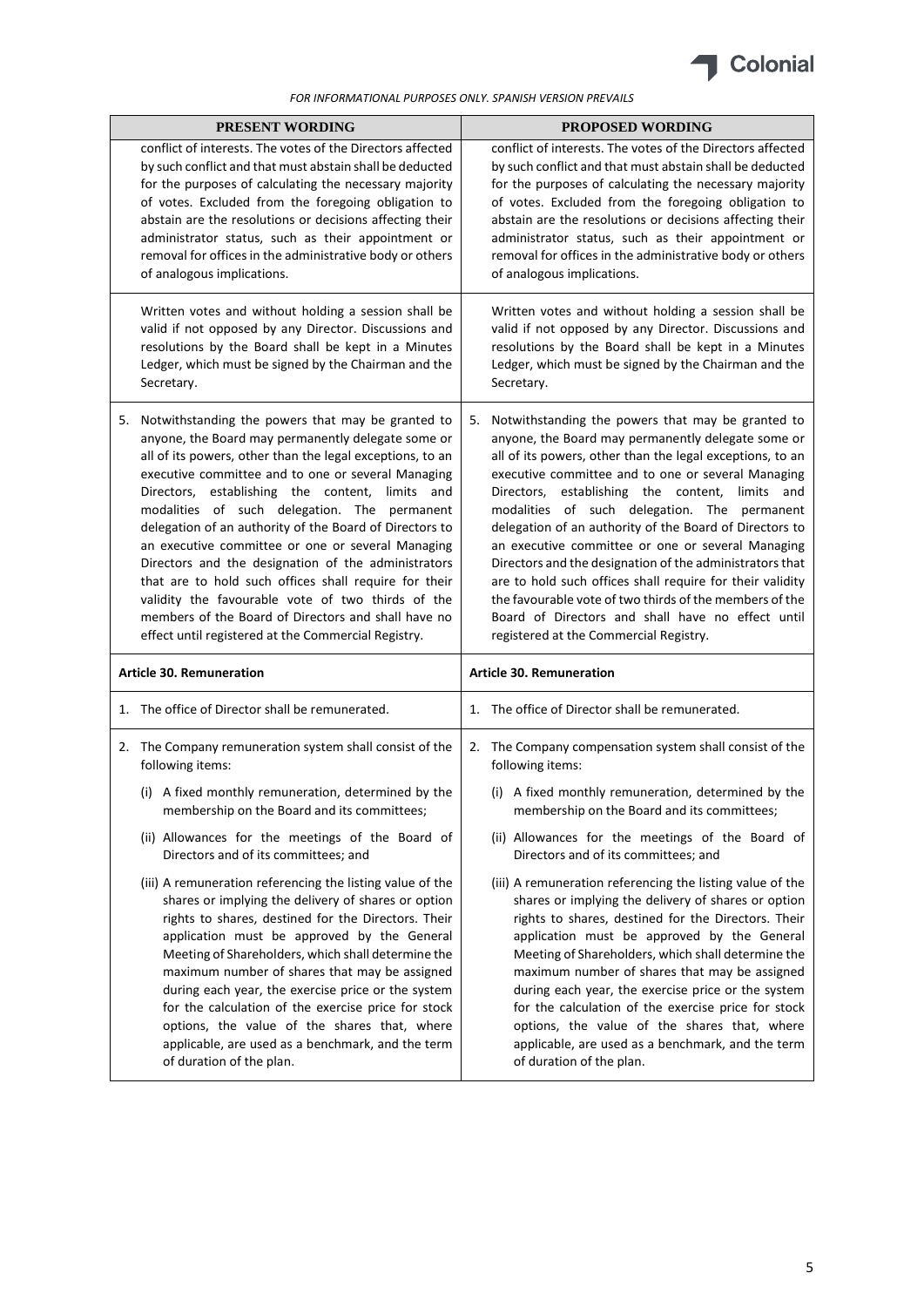

| <b>PRESENT WORDING</b>                                                                                                                                                                                                                                                                                                                                                                                                                                                                                                                                                                                                    | PROPOSED WORDING                                                                                                                                                                                                                                                                                                                                                                                                                                                                                                                                                                                                                                                                                                                                                                                                                                                                                                                                                                                                                                                                                                                              |
|---------------------------------------------------------------------------------------------------------------------------------------------------------------------------------------------------------------------------------------------------------------------------------------------------------------------------------------------------------------------------------------------------------------------------------------------------------------------------------------------------------------------------------------------------------------------------------------------------------------------------|-----------------------------------------------------------------------------------------------------------------------------------------------------------------------------------------------------------------------------------------------------------------------------------------------------------------------------------------------------------------------------------------------------------------------------------------------------------------------------------------------------------------------------------------------------------------------------------------------------------------------------------------------------------------------------------------------------------------------------------------------------------------------------------------------------------------------------------------------------------------------------------------------------------------------------------------------------------------------------------------------------------------------------------------------------------------------------------------------------------------------------------------------|
|                                                                                                                                                                                                                                                                                                                                                                                                                                                                                                                                                                                                                           | The remuneration for the functions that Directors are<br>required to perform in their capacity as such, as members<br>of the Board of Directors or its Committees, shall comply<br>with the remuneration system provided for in these<br>Company Bylaws and the approved remuneration policy.                                                                                                                                                                                                                                                                                                                                                                                                                                                                                                                                                                                                                                                                                                                                                                                                                                                 |
| 3. The General Meeting of Shareholders shall approve at<br>least every three years, as a separate item on the<br>agenda, the policy of compensation of the Directors,<br>which shall be adjusted as regards the compensation<br>system referenced in the preceding section. Any<br>modification or substitution thereof shall require the<br>prior approval of the General Meeting of Shareholders<br>according to the procedure established for approval in<br>the Law and the Regulations of the Board of Directors<br>of the Company.                                                                                  | The Directors' Remuneration Policy shall adhere to the<br>3.<br>remuneration system outlined in the previous section<br>and shall be approved by the General Meeting of<br>Shareholders, a compensation plan for the Directors<br>must be approved as a separate item on the agenda-<br>This plan must follow the guidelines referenced in the<br>preceding section. with a maximum term of application<br>of three years. Any proposals for a new Director<br>remuneration policy must be submitted to the General<br>Meeting of Shareholders before the end of the last year<br>of application of the existing policy, and the General<br>Meeting of Shareholders may decide that the new<br>policy shall be effective from the date of approval for<br>the following three years. Any modification or<br>substitution thereof of the policy during this period<br>shall require the prior approval at aof the General<br>Meeting of Shareholders according toin accordance<br>with the procedure established procedure for the<br>approval thereof provided for by law and in the<br>Regulations of the Board of Directors of the Company. |
| The remuneration policy for the Directors shall<br>determine the compensation of the Directors in their<br>capacity as such within the compensation established<br>in these bylaws and shall include the maximum amount<br>of the annual remuneration be paid to the group of<br>administrators. The determination of each Director's<br>remuneration shall be made by the Board of Directors,<br>which shall take into account, for such purpose, the<br>functions and responsibilities to be attributed to each<br>Director, their membership in Board committees and<br>other objective circumstances deemed relevant. | The remuneration policy for the Directors shall<br>determine the compensation of the Directors in their<br>capacity as such within the compensation established in<br>these bylaws and shall include specify at least the<br>maximum amount of the annual remuneration to be<br>paid to all Directors in their capacity as such and the<br>groupcriteria for the distribution of administrators. The<br>determination of each Director'sthe remuneration shall<br>be made by the Board of Directors, which shall take into<br>account, for such purpose, according to the functions<br>and responsibilities to be attributedassigned to each<br>Director $\frac{1}{x}$ . The Board of Directors is responsible for<br>determining the individual remuneration of each<br>Director in their membership-capacity as such in Board<br>committeesaccordance with the framework established<br>in these Company Bylaws and other objective<br>circumstances deemed relevantthe remuneration<br>policy, subject to a report by the Appointments and<br><b>Remuneration Committee.</b>                                                               |
| The application of this remuneration system shall<br>maintain a reasonable proportion with the importance<br>of the Company, the economic situation existing at any<br>time and the market standards of comparable<br>companies. It shall further focus on promoting the<br>profitability and long-term sustainability of the<br>Company and avoiding the assumption of excessive<br>risks and the rewarding of unfavourable results.                                                                                                                                                                                     | The application of this remuneration system shall<br>maintain a reasonable proportion with the importance<br>of the Company, the economic situation existing at any<br>time and the market standards of comparable<br>companies. It shall further focus on promoting the<br>profitability and long-term sustainability of the<br>Company and avoiding the assumption of excessive<br>risks and the rewarding of unfavourable results.                                                                                                                                                                                                                                                                                                                                                                                                                                                                                                                                                                                                                                                                                                         |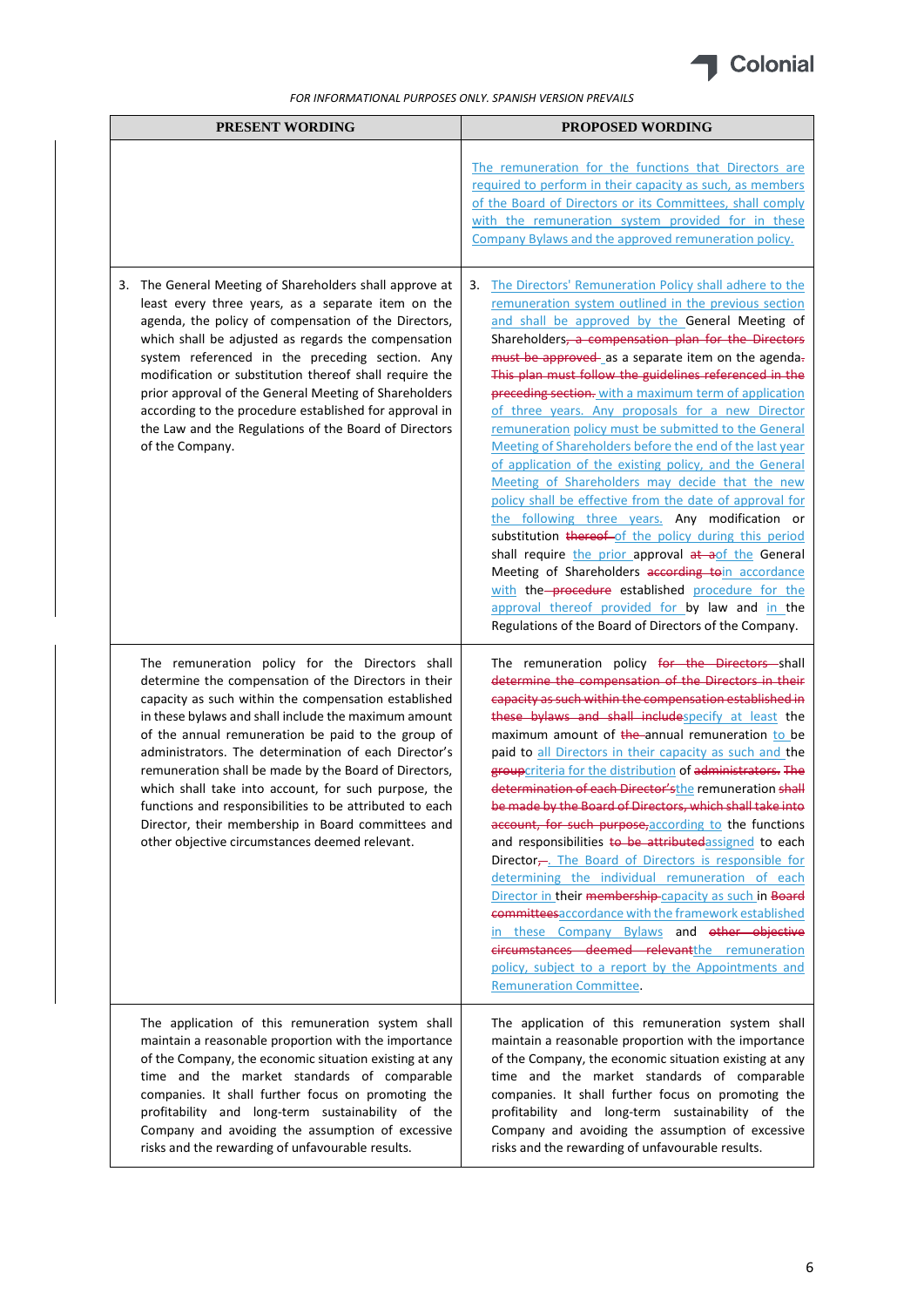

| PRESENT WORDING                                                                                                                                                                                                                                                                                                                                                                                                                                                                                                                                                                                                                                                                                                                                                                                    | <b>PROPOSED WORDING</b>                                                                                                                                                                                                                                                                                                                                                                                                                                                                                                                                                                                                                                                                                                                                                                                                                                                                                                                                                                                                                                                                                                                                                                     |
|----------------------------------------------------------------------------------------------------------------------------------------------------------------------------------------------------------------------------------------------------------------------------------------------------------------------------------------------------------------------------------------------------------------------------------------------------------------------------------------------------------------------------------------------------------------------------------------------------------------------------------------------------------------------------------------------------------------------------------------------------------------------------------------------------|---------------------------------------------------------------------------------------------------------------------------------------------------------------------------------------------------------------------------------------------------------------------------------------------------------------------------------------------------------------------------------------------------------------------------------------------------------------------------------------------------------------------------------------------------------------------------------------------------------------------------------------------------------------------------------------------------------------------------------------------------------------------------------------------------------------------------------------------------------------------------------------------------------------------------------------------------------------------------------------------------------------------------------------------------------------------------------------------------------------------------------------------------------------------------------------------|
| 4. Compensating Directors for the performance of their<br>executive functions shall conform to the Director's<br>compensation policy, which necessarily must consider<br>the amount of any fixed annual payments and any<br>changes over the period to which the policy refers, the<br>different<br>parameters for establishing variable<br>components and the main terms and conditions of their<br>contracts including, in particular, their duration,<br>compensation for premature termination or for the end<br>of employment as well as exclusivity, non-compete and<br>permanence agreements, and loyalty programs.                                                                                                                                                                         | Compensating Directors for the performance of their<br>executive functions shall conform to the Director's<br>compensation policy, which necessarily must consider<br>the amount of any fixed annual payments and any<br>changes over the period to which the policy refers, the<br>different parameters for establishing variable<br>components and the main terms and conditions of<br>their contracts including, in particular, their duration,<br>compensation for premature termination or for the<br>end of employment as well as exclusivity, non-compete<br>and permanence agreements, and loyalty<br>programs. The remuneration of the executive functions<br>of managing directors and other Directors to whom<br>these functions are assigned by virtue of other titles<br>must comply with the provisions of these Company<br>Bylaws and, under all circumstances, with the<br>approved remuneration policy and contracts.<br>The remuneration policy shall establish at least the<br>amount of fixed annual remuneration due to the<br>Directors for the performance of their executive<br>functions.                                                                          |
| The Board of Directors shall establish the compensation<br>of the Directors for the performance of executive<br>functions and according to the terms and conditions of<br>their contracts with the Company pursuant to the<br>compensation policy approved at the General Meeting.<br>The contract shall set out in detail all of the items for<br>which compensation may be obtained for performing<br>executive functions, including, where applicable,<br>possible compensation for early discontinuation of<br>these functions, and the amounts to be paid by the<br>Company as insurance premiums or contributions to<br>savings plans. Directors shall not receive any<br>compensation for performing executive functions<br>whose amounts or concepts are not listed in their<br>contracts. | The Board of Directors shall establish the compensation<br>of the Directors for the performance of executive<br>functions and according to the terms and conditions of<br>their contracts with the Company pursuant to the<br>compensation policy approved at the General Meeting.<br>The contract shall set out in detail all of the items for<br>which compensation may be obtained for performing<br>executive functions, including, where applicable,<br>possible compensation for early discontinuation of<br>these functions, and the amounts to be paid by the<br>Company as insurance premiums or contributions to<br>savings plans. Directors shall not receive any<br>compensation for performing executive functions<br>whose amounts or concepts are not listed in their<br>contracts. The Board of Directors is responsible for<br>determining the individual remuneration of each<br>Director in their capacity as such based on the<br>performance of their assigned executive functions in<br>accordance with the remuneration policy framework<br>and the provisions of the remuneration policy, subject<br>to a report by the Appointments and Remuneration<br>Committee. |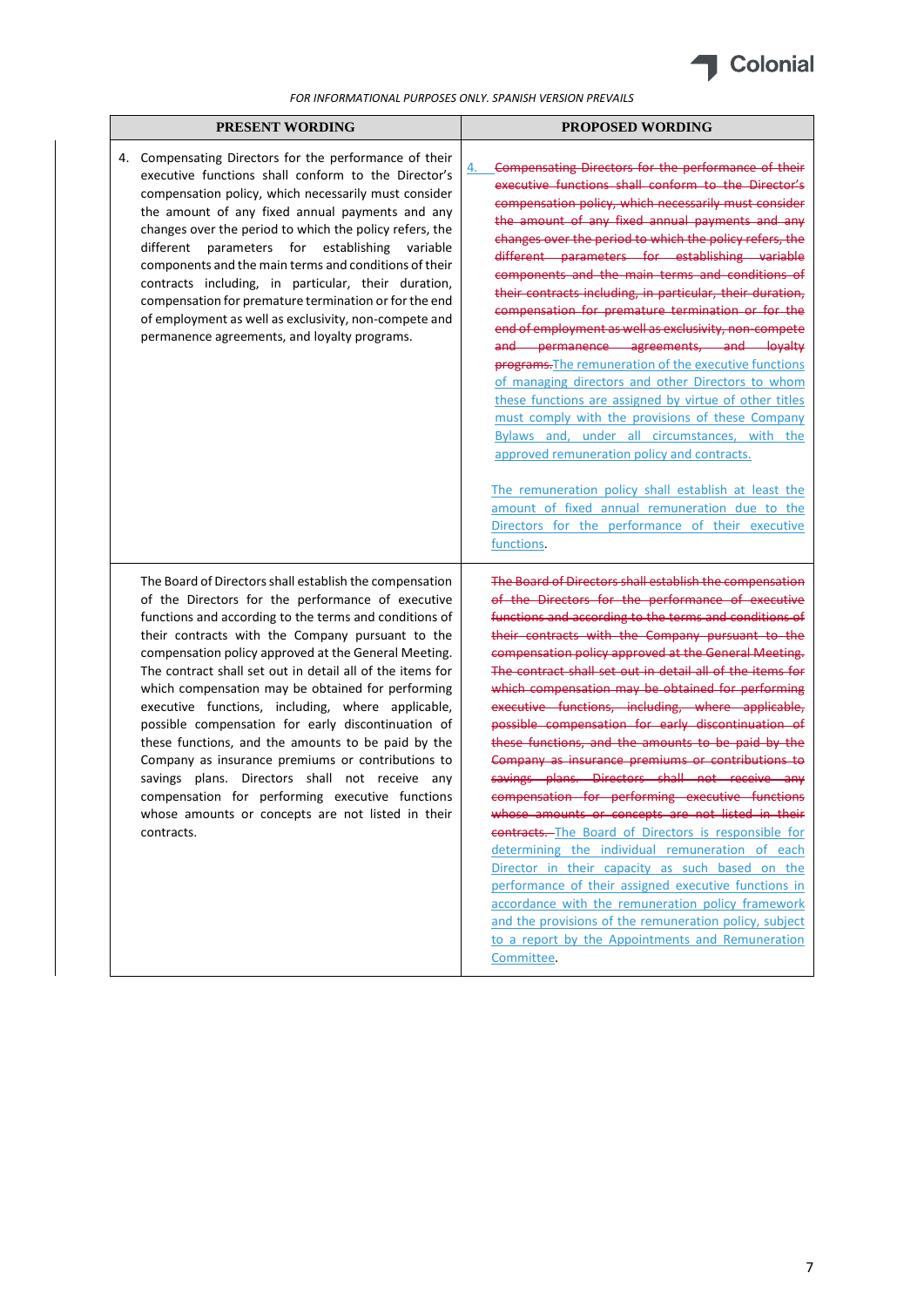

| PRESENT WORDING                                               | <b>PROPOSED WORDING</b>                                       |  |  |
|---------------------------------------------------------------|---------------------------------------------------------------|--|--|
| The Board shall prepare an Annual Report on the               | The Board shall prepare an Annual Report on the               |  |  |
| 5.                                                            | 5.                                                            |  |  |
| Directors' remuneration, which shall include complete,        | Directors' remuneration, which shall include complete,        |  |  |
| clear and understandable information on the                   | clear and understandable information on the                   |  |  |
| remuneration policy of the Directors applicable to the        | remuneration policy of the Directors applicable to the        |  |  |
| year underway. It shall further include an overall            | year underway. It shall further include an overall            |  |  |
| summary of the application of the remuneration policy         | summary of the application of the remuneration policy         |  |  |
| during the year ended and the detail of the individual        | during the year ended and the detail of the individual        |  |  |
| remuneration earned for all items by each Director            | remuneration earned for all items by each Director            |  |  |
| during such year. The report shall be disclosed and           | during such year. The report shall be disclosed and           |  |  |
| submitted for an advisory vote as a separate item on          | submitted for an advisory vote as a separate item on          |  |  |
| the agenda at the Ordinary General Meeting of                 | the agenda at the Ordinary General Meeting of                 |  |  |
| Shareholders.                                                 | Shareholders.                                                 |  |  |
| <b>Article 32. Audit and Control Committee</b>                | <b>Article 32. Audit and Control Committee</b>                |  |  |
| The Audit and Control Committee shall consist of at least     | The Audit and Control Committee shall consist of at least     |  |  |
| three and at most eight Directors, appointed by the Board     | three and at most eight Directors, appointed by the Board     |  |  |
| of Directors, all of whom must be non-executive Directors.    | of Directors, all of whom must be non-executive Directors.    |  |  |
| The Audit and Control Committee shall consist of the          | The Audit and Control Committee shall consist of the          |  |  |
| number of independent Directors determined by law from        | number of independent Directors determined by law from        |  |  |
| time to time, and at least one of them shall be appointed     | time to time, and at least one of them shall be appointed     |  |  |
| considering their knowledge and experience in accounting,     | considering their knowledge and experience in accounting,     |  |  |
| auditing, or both.                                            | auditing, or both.                                            |  |  |
| Overall, the members of the Audit and Control Committee       | Overall, the members of the Audit and Control Committee       |  |  |
| shall have the relevant technical knowledge in relation to    | shall have the relevant technical knowledge in relation to    |  |  |
| the sector of activity of which the Company forms part.       | the sector of activity of which the Company forms part.       |  |  |
| The Audit and Control Committee shall appoint a Chairman      | The Audit and Control Committee shall appoint a Chairman      |  |  |
| from among its own members, which in any case must be         | from among its own members, which in any case must be         |  |  |
| an independent Director. The Chairman of the Audit and        | an independent Director. The Chairman of the Audit and        |  |  |
| Control Committee must be replaced every four years, and      | Control Committee must be replaced every four years, and      |  |  |
| may be reelected following a term of one year from their      | may be reelected following a term of one year from their      |  |  |
| leaving such office.                                          | leaving such office.                                          |  |  |
| The Committee shall further appoint a Secretary from          | The Committee shall further appoint a Secretary from          |  |  |
| among its members, or may appoint the Secretary of the        | among its members, or may appoint the Secretary of the        |  |  |
| Board to act as such. In the absence of the Secretary of the  | Board to act as such. In the absence of the Secretary of the  |  |  |
| Committee, its functions shall be exercised by the Secretary  | Committee, its functions shall be exercised by the Secretary  |  |  |
| of the Board or, where applicable, by its Vice Secretary. The | of the Board or, where applicable, by its Vice Secretary. The |  |  |
| Committee may at any time appoint a Vice-Chair that will      | Committee may at any time appoint a Vice-Chair that will      |  |  |
| also have its own independent status.                         | also have its own independent status.                         |  |  |
| In any case, the Committee may rely on the technical          | In any case, the Committee may rely on the technical          |  |  |
| assistance of the Board Secretary, or of its Vice Secretary,  | assistance of the Board Secretary, or of its Vice Secretary,  |  |  |
| at its meetings, upon request by the Chairman of the          | at its meetings, upon request by the Chairman of the          |  |  |
| Committee.                                                    | Committee.                                                    |  |  |
| The members of the Committee shall leave their office         | The members of the Committee shall leave their office         |  |  |
| when they are no longer Directors or when so agreed by the    | when they are no longer Directors or when so agreed by the    |  |  |
| Board of Directors.                                           | Board of Directors.                                           |  |  |
| Notwithstanding any others it may be attributed by Law,       | Notwithstanding any others it may be attributed by Law,       |  |  |
| the Bylaws or, in accordance therewith, the Regulations of    | the Bylaws or, in accordance therewith, the Regulations of    |  |  |
| the Board of Directors, the Audit and Control Committee       | the Board of Directors, the Audit and Control Committee       |  |  |
| shall at least have the following functions:                  | shall at least have the following functions:                  |  |  |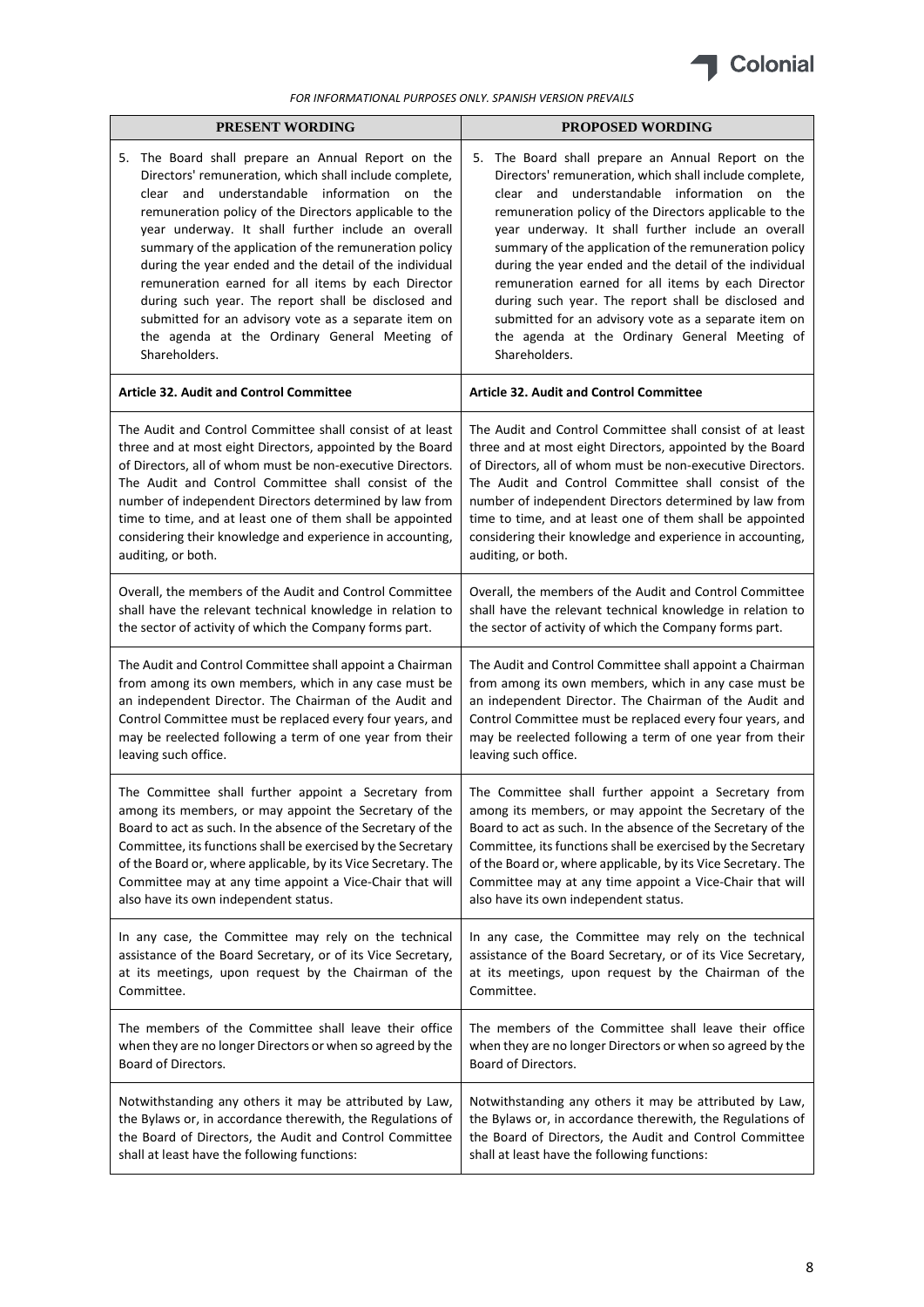

| PRESENT WORDING |                                                                                                                                                                                                                                                                                                                                                                                                                                                                                                                                                                                                                                                                                                                                                                                                                                                                                                                                                                                                                                                                                                                                     | PROPOSED WORDING |                                                                                                                                                                                                                                                                                                                                                                                                                                                                                                                                                                                                                                                                                                                                                                                                                                                                                                                                                                                                                                                                                                                                     |  |
|-----------------|-------------------------------------------------------------------------------------------------------------------------------------------------------------------------------------------------------------------------------------------------------------------------------------------------------------------------------------------------------------------------------------------------------------------------------------------------------------------------------------------------------------------------------------------------------------------------------------------------------------------------------------------------------------------------------------------------------------------------------------------------------------------------------------------------------------------------------------------------------------------------------------------------------------------------------------------------------------------------------------------------------------------------------------------------------------------------------------------------------------------------------------|------------------|-------------------------------------------------------------------------------------------------------------------------------------------------------------------------------------------------------------------------------------------------------------------------------------------------------------------------------------------------------------------------------------------------------------------------------------------------------------------------------------------------------------------------------------------------------------------------------------------------------------------------------------------------------------------------------------------------------------------------------------------------------------------------------------------------------------------------------------------------------------------------------------------------------------------------------------------------------------------------------------------------------------------------------------------------------------------------------------------------------------------------------------|--|
| 1.              | Reporting to the General Meeting of Shareholders on<br>the matters arising in relation to such matters as are<br>within the jurisdiction of the Committee and,<br>specifically, the result of the audit, explaining how it has<br>contributed to the integrity of the financial information<br>and the function that the Committee has performed in<br>such process.                                                                                                                                                                                                                                                                                                                                                                                                                                                                                                                                                                                                                                                                                                                                                                | 1.               | Reporting to the General Meeting of Shareholders on<br>the matters arising in relation to such matters as are<br>within the jurisdiction of the Committee and,<br>specifically, the result of the audit, explaining how it has<br>contributed to the integrity of the financial information<br>and the function that the Committee has performed in<br>such process.                                                                                                                                                                                                                                                                                                                                                                                                                                                                                                                                                                                                                                                                                                                                                                |  |
| 2.              | Supervise the effectiveness of the internal controls of<br>the Company, the internal audit and the risk<br>management systems, and discuss with the accounts<br>auditor the significant weaknesses in the internal<br>control system detected over the course of the audit,<br>all without interfering with its independence. To this<br>and where applicable, it may present<br>end,<br>recommendations or proposals to the Board of<br>Directors and the relevant term for its follow up.                                                                                                                                                                                                                                                                                                                                                                                                                                                                                                                                                                                                                                         | 2.               | Supervise the effectiveness of the internal controls of<br>the Company, the internal audit and the risk<br>management systems, and discuss with the accounts<br>auditor the significant weaknesses in the internal<br>control system detected over the course of the audit, all<br>without interfering with its independence. To this end,<br>and where applicable, it may present recommendations<br>or proposals to the Board of Directors and the relevant<br>term for its follow up.                                                                                                                                                                                                                                                                                                                                                                                                                                                                                                                                                                                                                                            |  |
|                 | 3. Supervise the process of preparing and presenting the<br>financial<br>information<br>and<br>required<br>present<br>recommendations or proposals to the Board of<br>Directors, directed to protecting its integrity.                                                                                                                                                                                                                                                                                                                                                                                                                                                                                                                                                                                                                                                                                                                                                                                                                                                                                                              | 3.               | Supervise the process of preparing and presenting the<br>financial<br>information<br>required<br>and<br>present<br>recommendations or proposals to the Board of<br>Directors, directed to protecting its integrity.                                                                                                                                                                                                                                                                                                                                                                                                                                                                                                                                                                                                                                                                                                                                                                                                                                                                                                                 |  |
| 4.              | Presenting to the Board of Directors the proposals for<br>selection,<br>appointment,<br>reelection<br>the<br>and<br>replacement of the accounts auditors, assuming the<br>responsibility for the selection process in accordance<br>with the provisions of current regulations, and the<br>conditions of its contracting and regularly gather<br>information from it on the auditing plan and its<br>addition<br>performance,<br>in<br>to<br>preserving<br>its<br>independence in the exercise of its functions.                                                                                                                                                                                                                                                                                                                                                                                                                                                                                                                                                                                                                    | 4.               | Presenting to the Board of Directors the proposals for<br>selection,<br>appointment,<br>reelection<br>the<br>and<br>replacement of the accounts auditors, assuming the<br>responsibility for the selection process in accordance<br>with the provisions of current regulations, and the<br>conditions of its contracting and regularly gather<br>information from it on the auditing plan and its<br>addition<br>performance,<br>in<br>to<br>preserving<br>its<br>independence in the exercise of its functions.                                                                                                                                                                                                                                                                                                                                                                                                                                                                                                                                                                                                                    |  |
|                 | 5. Establishing the proper relations with the external<br>auditor to receive information on such matters as may<br>imply threats to their independence for their<br>examination by the Committee and any others relating<br>to the process of development of the accounts audit<br>and, where applicable, the authorization of services<br>other than those prohibited, upon the terms<br>established by current regulations, regarding the<br>of independence,<br>system<br>and<br>such<br>other<br>communications established in the accounts auditing<br>laws and auditing standards. In any case, they must<br>receive annually from the external auditors the<br>statement of their independence in relation to the<br>Company or entities related thereto, directly or<br>indirectly, and the detailed and individualized<br>information of the additional services of any sort<br>provided and the relevant fees received from such<br>entities by the external auditor or by the persons or<br>entities relating thereto, in accordance with the<br>provisions of the regulations governing the accounts<br>audit activity. |                  | 5. Establishing the proper relations with the external<br>auditor to receive information on such matters as may<br>imply threats to their independence for their<br>examination by the Committee and any others relating<br>to the process of development of the accounts audit<br>and, where applicable, the authorization of services<br>other than those prohibited, upon the terms<br>established by current regulations, regarding the<br>of independence,<br>system<br>and<br>such<br>other<br>communications established in the accounts auditing<br>laws and auditing standards. In any case, they must<br>receive annually from the external auditors the<br>statement of their independence in relation to the<br>Company or entities related thereto, directly or<br>indirectly, and the detailed and individualized<br>information of the additional services of any sort<br>provided and the relevant fees received from such<br>entities by the external auditor or by the persons or<br>entities relating thereto, in accordance with the<br>provisions of the regulations governing the accounts<br>audit activity. |  |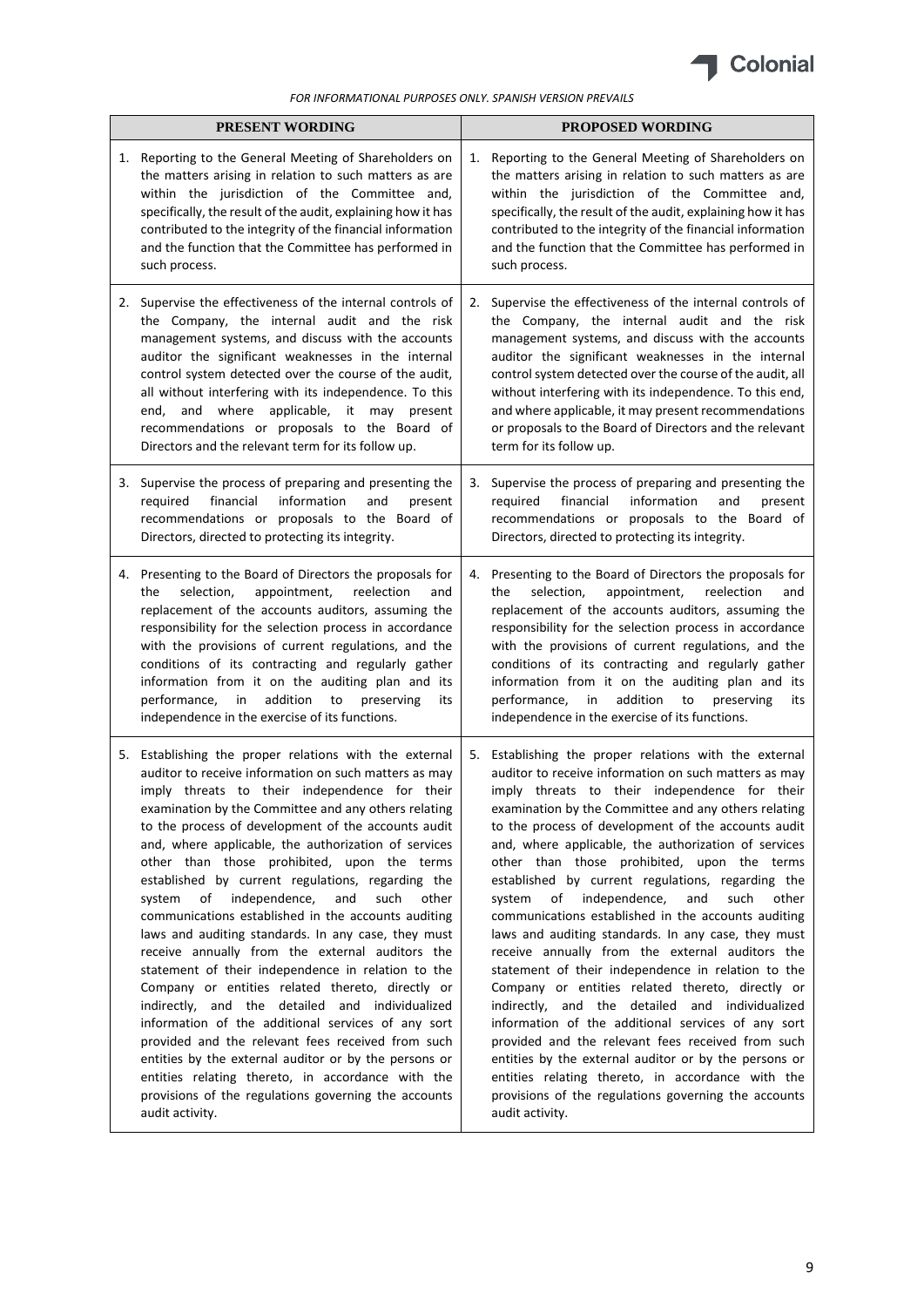

| PRESENT WORDING                                                                                                                                                                                                                                                                                                             |                                                                                                                                                                                                                                                                                                                                                                                                                                                                                                                                                                                                                                                                                                                                                                                                                                                              | PROPOSED WORDING                                                                                                                                                                                                                                                                                                                                                                                                                                                                                                                                                                                                                                                                                                                                                                                                                                             |  |  |
|-----------------------------------------------------------------------------------------------------------------------------------------------------------------------------------------------------------------------------------------------------------------------------------------------------------------------------|--------------------------------------------------------------------------------------------------------------------------------------------------------------------------------------------------------------------------------------------------------------------------------------------------------------------------------------------------------------------------------------------------------------------------------------------------------------------------------------------------------------------------------------------------------------------------------------------------------------------------------------------------------------------------------------------------------------------------------------------------------------------------------------------------------------------------------------------------------------|--------------------------------------------------------------------------------------------------------------------------------------------------------------------------------------------------------------------------------------------------------------------------------------------------------------------------------------------------------------------------------------------------------------------------------------------------------------------------------------------------------------------------------------------------------------------------------------------------------------------------------------------------------------------------------------------------------------------------------------------------------------------------------------------------------------------------------------------------------------|--|--|
|                                                                                                                                                                                                                                                                                                                             | 6. Issuing annually, prior to the issue of the accounts audit<br>report, a report stating an opinion as to whether the<br>independence of the accounts auditors or auditing<br>companies were compromised. This report must<br>contain, in any case, a reasoned valuation of the<br>providing of all the additional services referenced in the<br>preceding item, considered individually or as a whole,<br>aside from the legal audit and regarding the system of<br>independence or the regulations governing the<br>accounts auditing activity.                                                                                                                                                                                                                                                                                                           | Issuing annually, prior to the issue of the accounts audit<br>6.<br>report, a report stating an opinion as to whether the<br>independence of the accounts auditors or auditing<br>companies were compromised. This report must<br>contain, in any case, a reasoned valuation of the<br>providing of all the additional services referenced in the<br>preceding item, considered individually or as a whole,<br>aside from the legal audit and regarding the system of<br>independence or the regulations governing the<br>accounts auditing activity.                                                                                                                                                                                                                                                                                                        |  |  |
|                                                                                                                                                                                                                                                                                                                             |                                                                                                                                                                                                                                                                                                                                                                                                                                                                                                                                                                                                                                                                                                                                                                                                                                                              | Report on related transactions to be approved by the<br>7.<br>General Meeting of Shareholders or the Board of<br>Directors and supervise the Company's internal<br>procedure for transactions whose approval has been<br>delegated.                                                                                                                                                                                                                                                                                                                                                                                                                                                                                                                                                                                                                          |  |  |
| 7.                                                                                                                                                                                                                                                                                                                          | Reporting to the Board of Directors, in advance, on all<br>the matters covered by the Law, the Bylaws and the<br>Board Regulations.                                                                                                                                                                                                                                                                                                                                                                                                                                                                                                                                                                                                                                                                                                                          | Reporting to the Board of Directors, in advance, on all<br>8.<br>the matters covered by the Law, the Bylaws and the<br>Board Regulations.                                                                                                                                                                                                                                                                                                                                                                                                                                                                                                                                                                                                                                                                                                                    |  |  |
|                                                                                                                                                                                                                                                                                                                             | 8. Preparing an annual report on the activities of the Audit<br>and Control Committee, which must be included in the<br>management report.                                                                                                                                                                                                                                                                                                                                                                                                                                                                                                                                                                                                                                                                                                                   | Preparing an annual report on the activities of the<br>9.<br>Audit and Control Committee, which must be included<br>in the management report.                                                                                                                                                                                                                                                                                                                                                                                                                                                                                                                                                                                                                                                                                                                |  |  |
|                                                                                                                                                                                                                                                                                                                             | 9. Propose to the Board of Directors any other matters<br>deemed applicable in the matters within its scope of<br>authority.                                                                                                                                                                                                                                                                                                                                                                                                                                                                                                                                                                                                                                                                                                                                 | 10. Propose to the Board of Directors any other matters<br>deemed applicable in the matters within its scope of<br>authority.                                                                                                                                                                                                                                                                                                                                                                                                                                                                                                                                                                                                                                                                                                                                |  |  |
|                                                                                                                                                                                                                                                                                                                             | 10. Any others that, where applicable, are attributed<br>thereto by these Bylaws or the Regulations of the Board<br>of Directors.                                                                                                                                                                                                                                                                                                                                                                                                                                                                                                                                                                                                                                                                                                                            | 11. Any others that, where applicable, are attributed<br>thereto by these Bylaws or the Regulations of the<br>Board of Directors.                                                                                                                                                                                                                                                                                                                                                                                                                                                                                                                                                                                                                                                                                                                            |  |  |
| The Audit and Control Committee shall meet whenever<br>requested by at least two of its members or when accorded<br>by the Chairman, who shall call its meetings, for the<br>compliance of its functions. The call notice shall be valid<br>provided it is sent by any means that allows<br>acknowledgement of its receipt. |                                                                                                                                                                                                                                                                                                                                                                                                                                                                                                                                                                                                                                                                                                                                                                                                                                                              | The Audit and Control Committee shall meet whenever<br>requested by at least two of its members or when accorded<br>by the Chairman, who shall call its meetings, for the<br>compliance of its functions. The call notice shall be valid<br>provided it is sent by any means that allows<br>acknowledgement of its receipt.                                                                                                                                                                                                                                                                                                                                                                                                                                                                                                                                  |  |  |
|                                                                                                                                                                                                                                                                                                                             | A quorum of the Audit and Control Committee shall be<br>constituted when attended, in person or by proxy, the<br>majority of its members, with its resolutions being adopted<br>by a majority of the members in attendance in person or by<br>proxy. The affected Committee member shall refrain from<br>participating in the deliberation and voting on resolutions<br>or decisions in which they or a person related to them has<br>a direct or indirect conflict of interest. The votes of the<br>Directors affected by such conflict and that must abstain<br>shall be deducted for the purposes of calculating the<br>necessary majority of votes. The representation shall be<br>granted in writing and specifically for each meeting, and<br>solely in favour of another Committee member. In case of<br>tie, the Chairman shall have a casting vote. | A quorum of the Audit and Control Committee shall be<br>constituted when attended, in person or by proxy, the<br>majority of its members, with its resolutions being adopted<br>by a majority of the members in attendance in person or by<br>proxy. The affected Committee member shall refrain from<br>participating in the deliberation and voting on resolutions<br>or decisions in which they or a person related to them has<br>a direct or indirect conflict of interest. The votes of the<br>Directors affected by such conflict and that must abstain<br>shall be deducted for the purposes of calculating the<br>necessary majority of votes. The representation shall be<br>granted in writing and specifically for each meeting, and<br>solely in favour of another Committee member. In case of<br>tie, the Chairman shall have a casting vote. |  |  |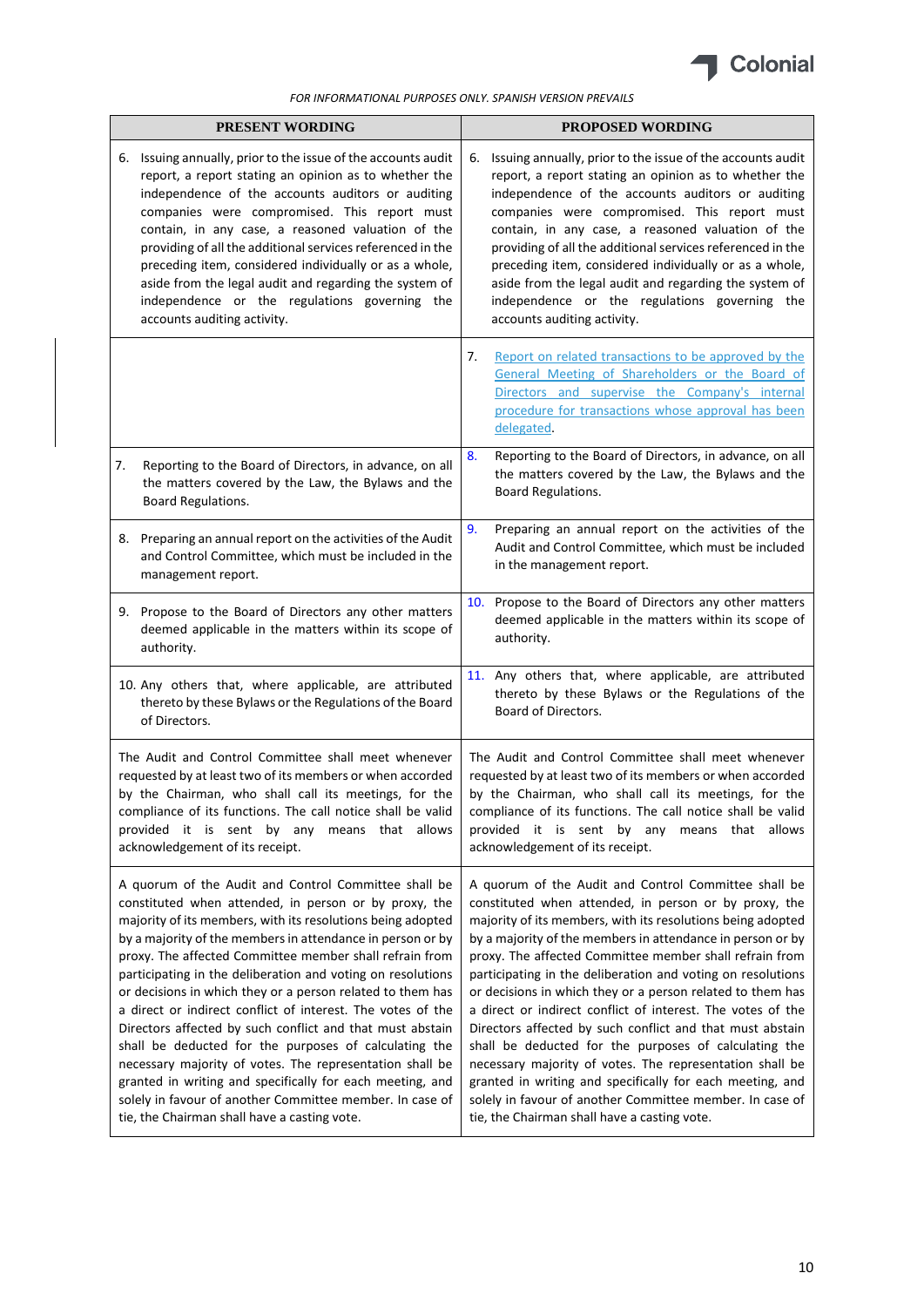

| <b>PRESENT WORDING</b>                                                                                                                                                                     | <b>PROPOSED WORDING</b>                                                                                                                                                                                                                            |
|--------------------------------------------------------------------------------------------------------------------------------------------------------------------------------------------|----------------------------------------------------------------------------------------------------------------------------------------------------------------------------------------------------------------------------------------------------|
| Minutes shall be drafted of the meetings of the Committee.<br>which shall be kept available to all members of the Board<br>of Directors.                                                   | Minutes shall be drafted of the meetings of the Committee,<br>which shall be kept available to all members of the Board of<br>Directors.                                                                                                           |
| These norms regarding the Audit and Control Committee<br>shall be developed through the Regulations of the Board of<br>Directors, at all times favouring independence in its<br>operation. | These norms regarding the Audit and Control Committee<br>shall be developed through the Regulations of the Board of<br>Directors, at all times favouring independence in its<br>operation, at all times favoring independence in its<br>operation. |

It was also proposed to include a new Article 19 bis ("Virtual-Only General Meeting") in the Bylaws of Colonial, with the following wording:

## *"Article 19 bis. Virtual-Only General Meeting*

*The General Meeting may be called to be held solely virtually and, therefore, without the physical attendance of the shareholders and their representatives, when the Board of Directors so agrees.*

*Any virtual-only General Meeting will be called, held and carried out in accordance with all the necessary guarantees and legal and statutory requirements, and in line with the Regulations of the General Meeting."*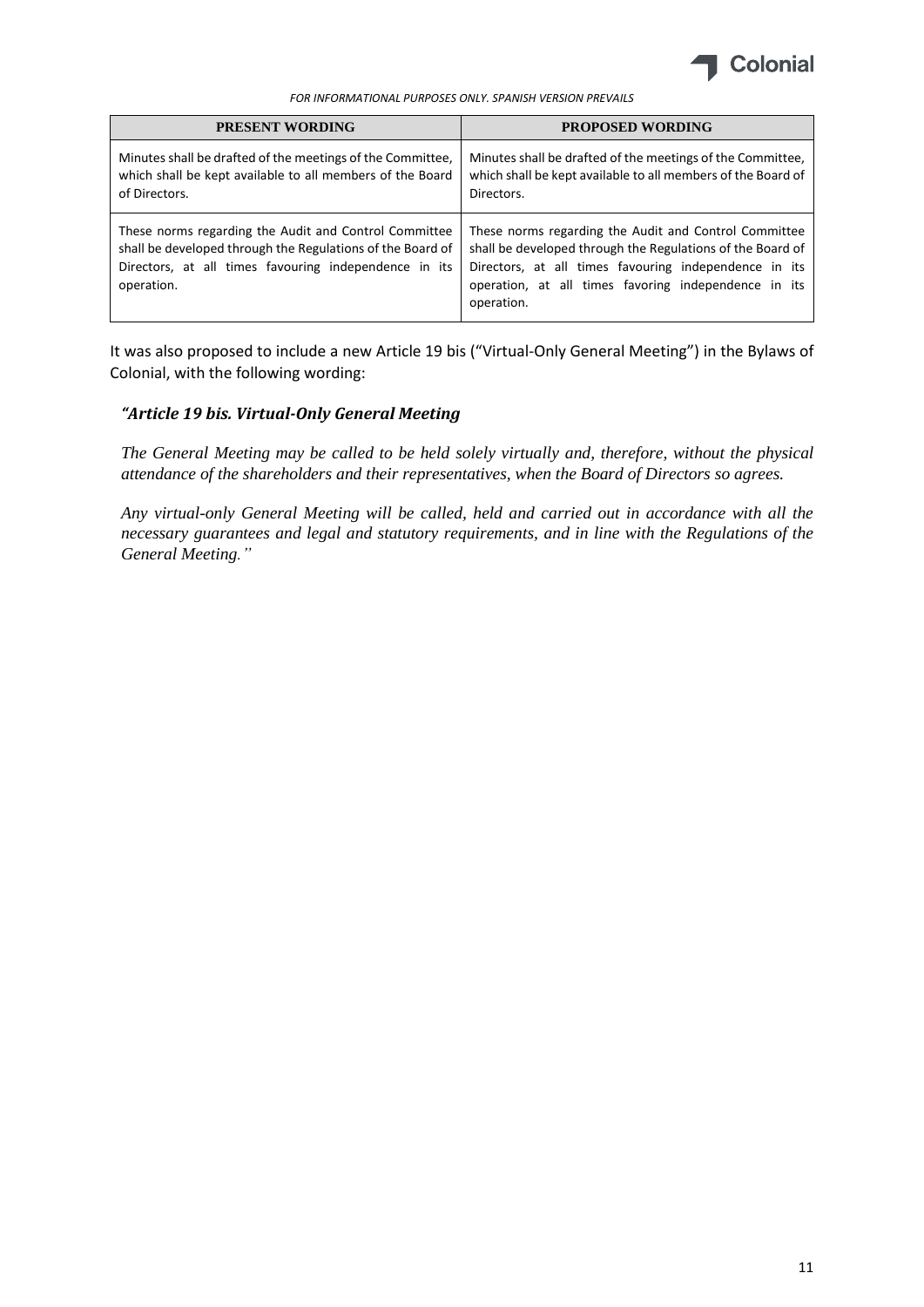

# **PROPOSED AMENDMENTS TO THE COMPANY BYLAWS OF INMOBILIARIA COLONIAL, SOCIMI, S.A. TO BE PRESENTED TO ITS GENERAL MEETING OF SHAREHOLDERS**

**Eleven. Amendments to the following articles of the Company Bylaws of Inmobiliaria Colonial, SOCIMI, S.A. in order to bring them into line with the amendments introduced by** *Spanish Law 5/2021 of 12 April, amending the Consolidated Text of the Spanish Limited Liability Companies Law approved by Royal Decree Law 1/2010 of 2 July, and other financial provisions regarding the promotion of shareholders' long-term involvement in listed companies:*

## **11.1.** *Amendment of Article 5 ("Share capital") of the Company Bylaws*

The shareholders resolve to amend the wording of Article 5 ("Share capital") in the Company Bylaws that will hereafter read as follows:

# *"Article 5. Share capital*

*Share capital is set at ONE BILLION TWO HUNDRED AND SEVENTY MILLION TWO HUNDRED AND EIGHTY-SIX THOUSAND NINE HUNDRED AND FIFTY-TWO EUROS AND FIFTY CENTS (1,270,286,952.50 euros), divided into 508,114,781 shares, represented by registered book entries with a par value of 2.50 EUROS each, of the same class and series, fully subscribed and paid up.*

*The accounting records of the shares shall be kept by Sociedad de Gestión de Sistemas de Registro, Compensación y Liquidación de Valores S.A. (lberclear) and its participating entities.*

*The Company, or a third party appointed by it, shall be entitled to obtain at any time from the central securities depositary the information regarding the identity of its shareholders."*

# **11.2. Amendment of Article 29 ("Composition, quorum, adoption of resolutions, internal system, and delegation of powers") of the Company Bylaws.**

The shareholders resolve to amend the wording of Article 29 ("Composition quorum, adoption of resolutions, internal system, and delegation of powers") in the Company Bylaws that will hereafter read as follows:

# *"Article 29. Composition, quorum, adoption of resolutions, internal system, and delegation of powers.*

*1. The Board of Directors shall consist of at least five members and at most fifteen members. The Directors shall be classified in the category of executive Directors or non-executive Directors. In the latter category, the Directors may be classified as either proprietary, independent or other external Directors. Such terms shall have the meaning attributed to them by current legislation and as specified by the Regulations of the Board of Directors.* 

*Should any vacancies open during the term for which they were appointed, the Board may designate the persons that shall occupy them until the first General Meeting, unless it has already been called, in which case the Board of Directors may designate a single Director until the next General Meeting is held.* 

*The Board of Directors, upon report by the Appointments and Remuneration Committee, shall appoint from among its own members a Chairman and, where applicable, one or several Vice-Chairs, which shall be subject to reelection and revocation at the request of the Board itself.*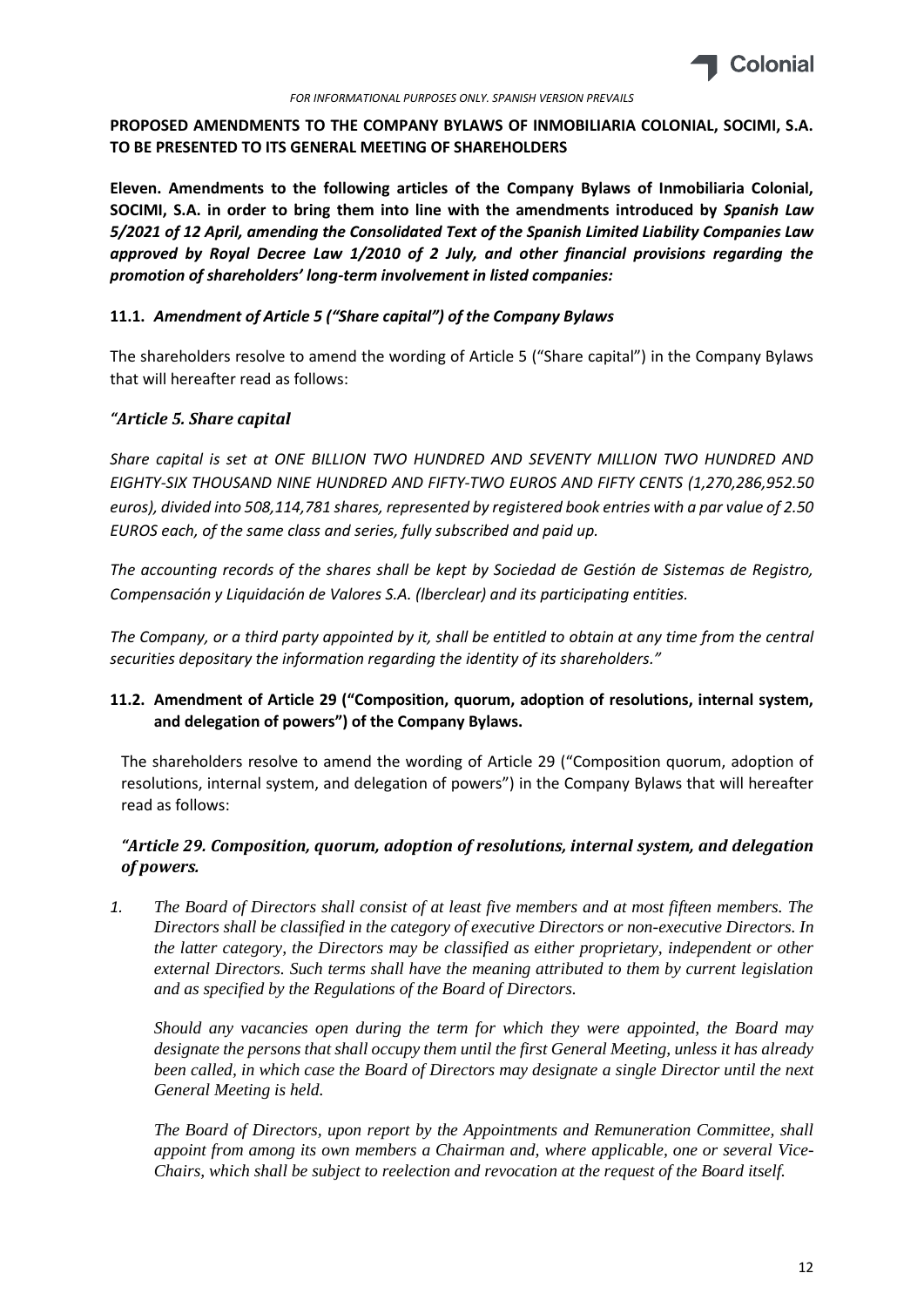

*The Board shall appoint, upon report by the Appointments and Remuneration Committee, a Secretary and, where applicable, a Vice Secretary. The Secretary and the Vice Secretary may or may not be Directors. If they are not Directors, they shall be entitled to be heard but not to vote. The same procedure shall be followed to accord the separation of the Secretary and, where applicable, the Vice Secretary. The Vice Secretary may attend the meetings of the Board of Directors in the absence of the Secretary or when so requested by the Chairman of the Board.* 

*When so decided by the Board itself and, where in any case, when the Chairman has the status of executive Director, the Board of Directors shall appoint, with the executive Directors abstaining, a Idependent Lead Director from among the independent Directors, who shall be especially authorized to request the call by the Board of Directors or the inclusion of new items on the agenda of a previously called Board meeting, coordinate and gather the non-executive Directors and, where applicable, head the regular evaluation of the Chairman of the Board of Directors.* 

*The Board shall meet at least once per quarter and, in any case, whenever called by the Chairman or whomever acts in his stead. The Chairman shall be required to call a meeting of the Board of Directors when requested by at least one third of the Board members. In this latter case, should the Chairman, without just cause, fault to call such meeting within a term of one month, the Board may be called by the administrators requesting the meeting, indicating the agenda, to be held in the locale of the company's registered office. The Independent Lead Director shall further be specifically authorized to request calling a meeting of the Board of Directors.*

- *2. The Directors are required to personally attend the meetings of the Board of Directors. A quorum of the Board meeting shall be constituted when attended, in person or by proxy through another Director, by a majority of its members. The representation shall be granted in writing and specifically for each meeting, and solely in favour if another Board member. Non-executive Directors may nonetheless grant their representation to another non-executive Director.*
- *3. Resolutions shall be adopted by an absolute majority of those in attendance at the meeting. In case of tie, the personal vote of the Chairman shall decide.*
- *4. The Director shall refrain from participating in the deliberation and voting of resolutions or decisions in which he or a related person has a direct or indirect conflict of interests. The votes of the Directors affected by such conflict and that must abstain shall be deducted for the purposes of calculating the necessary majority of votes. Excluded from the foregoing obligation to abstain are the resolutions or decisions affecting their administrator status, such as their appointment or removal for offices in the administrative body or others of analogous implications.*

*Written votes and without holding a session shall be valid if not opposed by any Director. Discussions and resolutions by the Board shall be kept in a Minutes Ledger, which must be signed by the Chairman and the Secretary.* 

*5. Notwithstanding the powers that may be granted to anyone, the Board may permanently delegate some or all of its powers, other than the legal exceptions, to an executive committee and to one or several Managing Directors, establishing the content, limits and modalities of such delegation. The permanent delegation of an authority of the Board of Directors to an executive committee or one or several Managing Directors and the designation of the administrators that are to hold such offices shall require for their validity the favourable vote of two thirds of the members of the Board of Directors and shall have no effect until registered at the Commercial Registry."*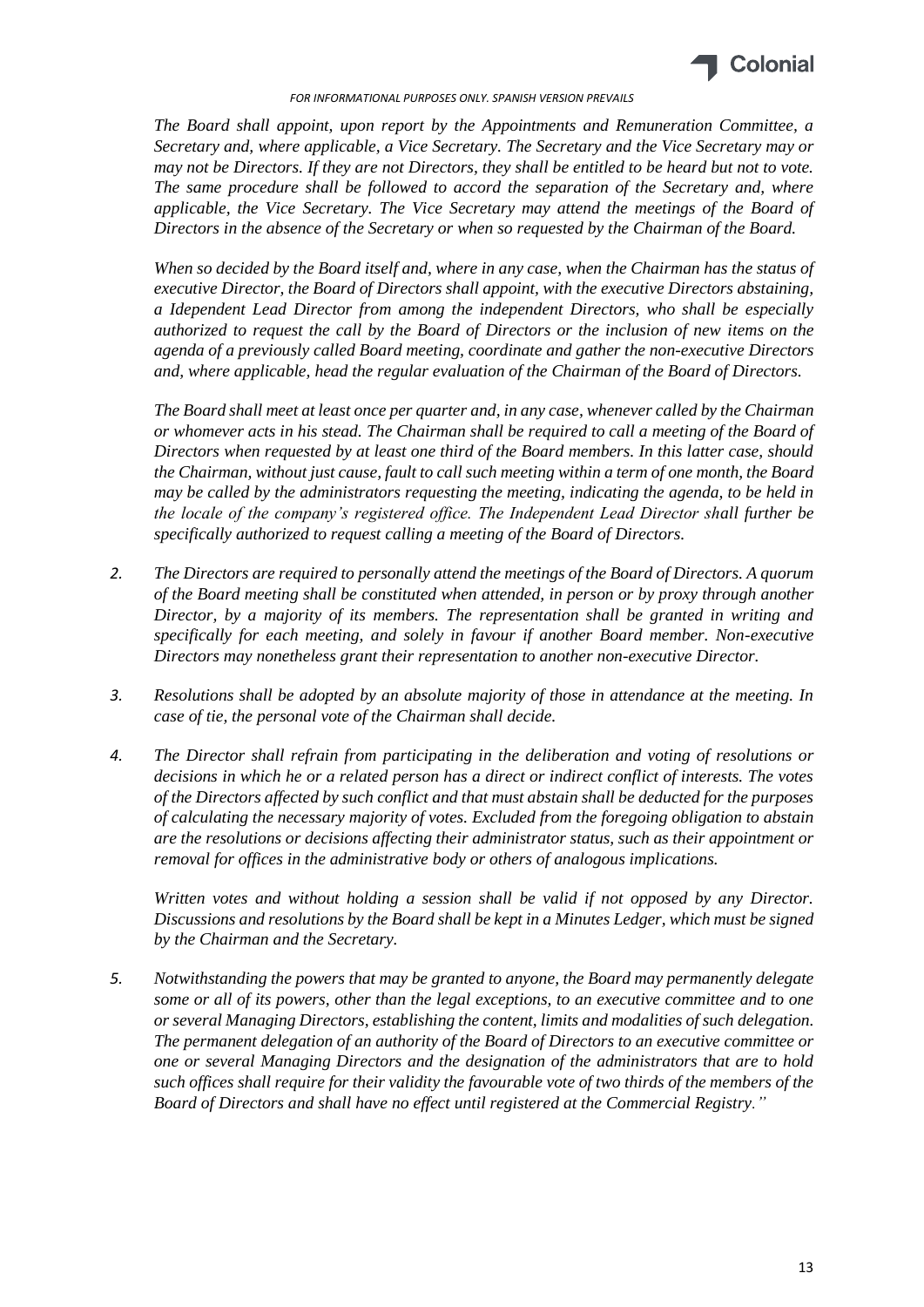

#### **11.3. Amendment of Article 30 ("Compensation") of the Company Bylaws**

The shareholders resolve to amend the wording of Article 30 ("Compensation") in the Company Bylaws that will hereafter read as follows:

#### "*Article 30. Compensation*

- *1. The office of Director shall be remunerated.*
- *2. The Company compensation system shall consist of the following items:*
	- *(iv) A fixed monthly compensation, determined by the membership on the Board and its committees;*
	- *(ii) Allowances for the meetings of the Board of Directors and of its committees; and*
	- *(iii) A compensation referencing the listing value of the shares or implying the delivery of shares or option rights to shares, destined for the Directors. Their application must be approved by the General Meeting of Shareholders, which shall determine the maximum number of shares that may be assigned during each year, the exercise price or the system for the calculation of the exercise price for stock options, the value of the shares that, where applicable, are used as a benchmark, and the term of duration of the plan.*

*The compensation for the functions that Directors are required to perform in their capacity as such, as members of the Board of Directors or its Committees, shall comply with the compensation system provided for in these Company Bylaws and the approved compensation policy.*

*3. The Director compensation policy shall adhere to the compensation system outlined in the previous section and shall be approved by the General Meeting of Shareholders as a separate item on the agenda with a maximum term of application of three years. Any proposals for a new Director compensation policy must be submitted to the General Meeting of Shareholders before the end of the last year of application of the existing policy, and the General Meeting of Shareholders may decide that the new policy shall be effective from the date of approval for the following three years. Any modification or substitution of the policy during this period shall require the prior approval of the General Meeting of Shareholders in accordance with the established procedure for the approval thereof provided for by law and in the Regulations of the Board of Directors of the Company.*

*The compensation policy shall specify at least the maximum amount of annual compensation to be paid to all Directors in their capacity as such and the criteria for the distribution of the compensation according to the functions and responsibilities assigned to each Director. The Board of Directors is responsible for determining the individual compensation of each Director in their capacity as such in accordance with the framework established in these Company Bylaws and the compensation policy, subject to a report by the Appointments and Remuneration Committee.*

*The application of this compensation system shall maintain a reasonable proportion with the importance of the Company, the economic situation existing at any time and the market standards of comparable companies. It shall further focus on promoting the profitability and long-term sustainability of the Company and avoiding the assumption of excessive risks and the rewarding of unfavourable results.*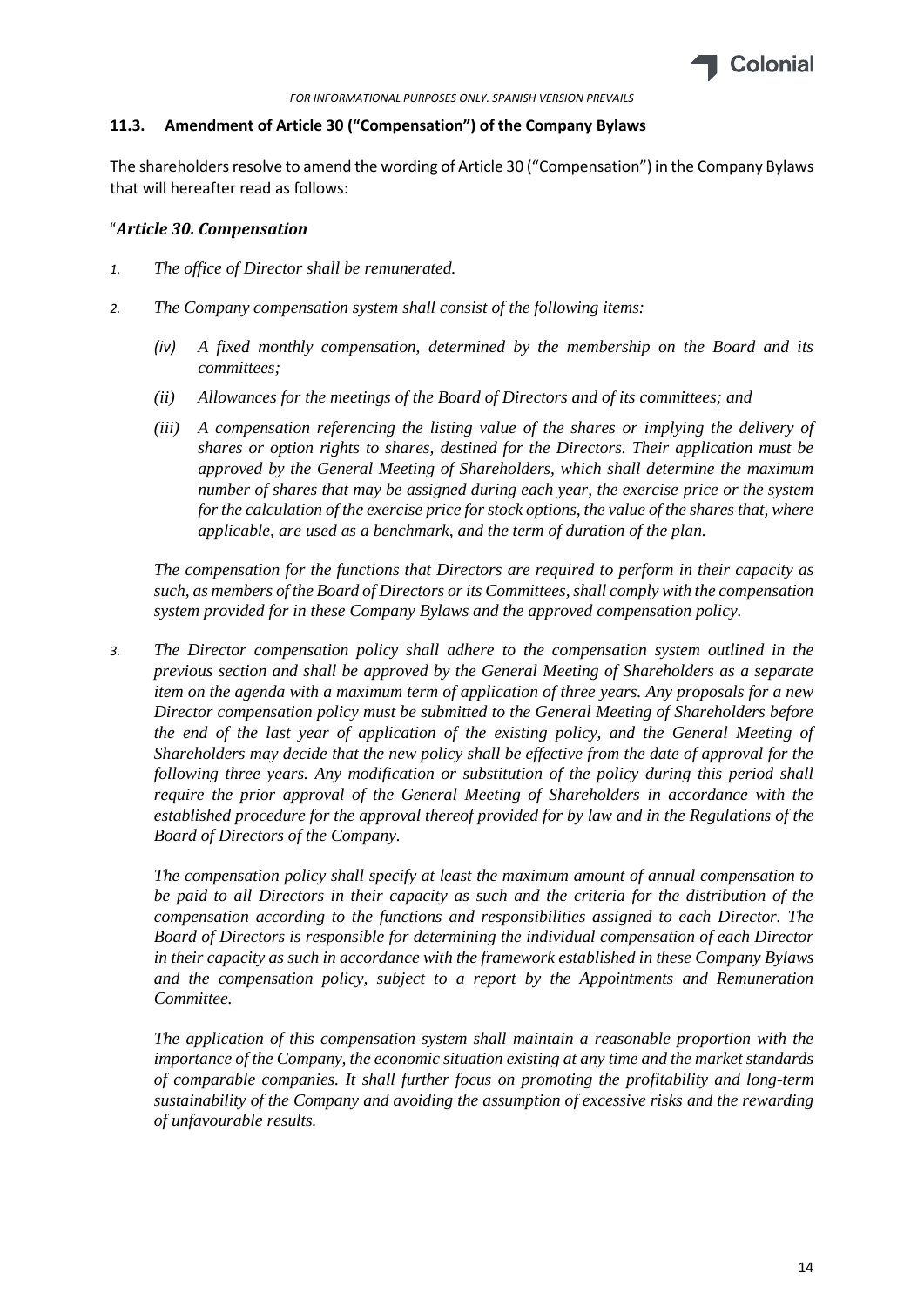

*4. The compensation of the executive functions of managing directors and other Directors to whom these functions are assigned by virtue of other titles must comply with the provisions of these Company Bylaws and, under all circumstances, with the approved compensation policy and contracts.*

*The compensation policy shall establish at least the amount of fixed annual compensation due to the Directors for the performance of their executive functions.*

*The Board of Directors is responsible for determining the individual compensation of each Director in their capacity as such based on the performance of their assigned executive functions in accordance with the compensation policy framework and the provisions of the compensation policy, subject to a report by the Appointments and Remuneration Committee.*

*5. The Board shall prepare an Annual Report on the compensation of its Directors, which shall include complete, clear and understandable information on the compensation policy of the Directors applicable to the year underway. It shall further include an overall summary of the application of the compensation policy during the year ended and the detail of the individual compensation earned for all items by each Director during such year. The report shall be disclosed and submitted for an advisory vote as a separate item on the agenda at the Ordinary General Meeting of Shareholders."*

### **11.4. Amendment of Article 32 ("Audit and Control Committee") of the Company Bylaws**

The shareholders resolve to amend the wording of Article 32 ("Audit and Control Committee") in the Company Bylaws that will hereafter read as follows:

#### "*Article 32. Audit and Control Committee*

*The Audit and Control Committee shall consist of at least three and at most eight Directors, appointed by the Board of Directors, all of whom must be non-executive Directors. The Audit and Control Committee shall consist of the number of independent Directors determined by law from time to time, and at least one of them shall be appointed considering their knowledge and experience in accounting, auditing, or both.*

*Overall, the members of the Audit and Control Committee shall have the relevant technical knowledge in relation to the sector of activity of which the Company forms part.*

*The Audit and Control Committee shall appoint a Chairman from among its own members, which in any case must be an independent Director. The Chairman of the Audit and Control Committee must be replaced every four years, and may be reelected following a term of one year from their leaving such office.*

*The Committee shall further appoint a Secretary from among its members, or may appoint the Secretary of the Board to act as such. In the absence of the Secretary of the Committee, its functions shall be exercised by the Secretary of the Board or, where applicable, by its Vice Secretary. The Committee may at any time appoint a Vice-Chair that will also have its own independent status.*

*In any case, the Committee may rely on the technical assistance of the Board Secretary, or of its Vice Secretary, at its meetings, upon request by the Chairman of the Committee.*

*The members of the Committee shall leave their office when they are no longer Directors or when so agreed by the Board of Directors.*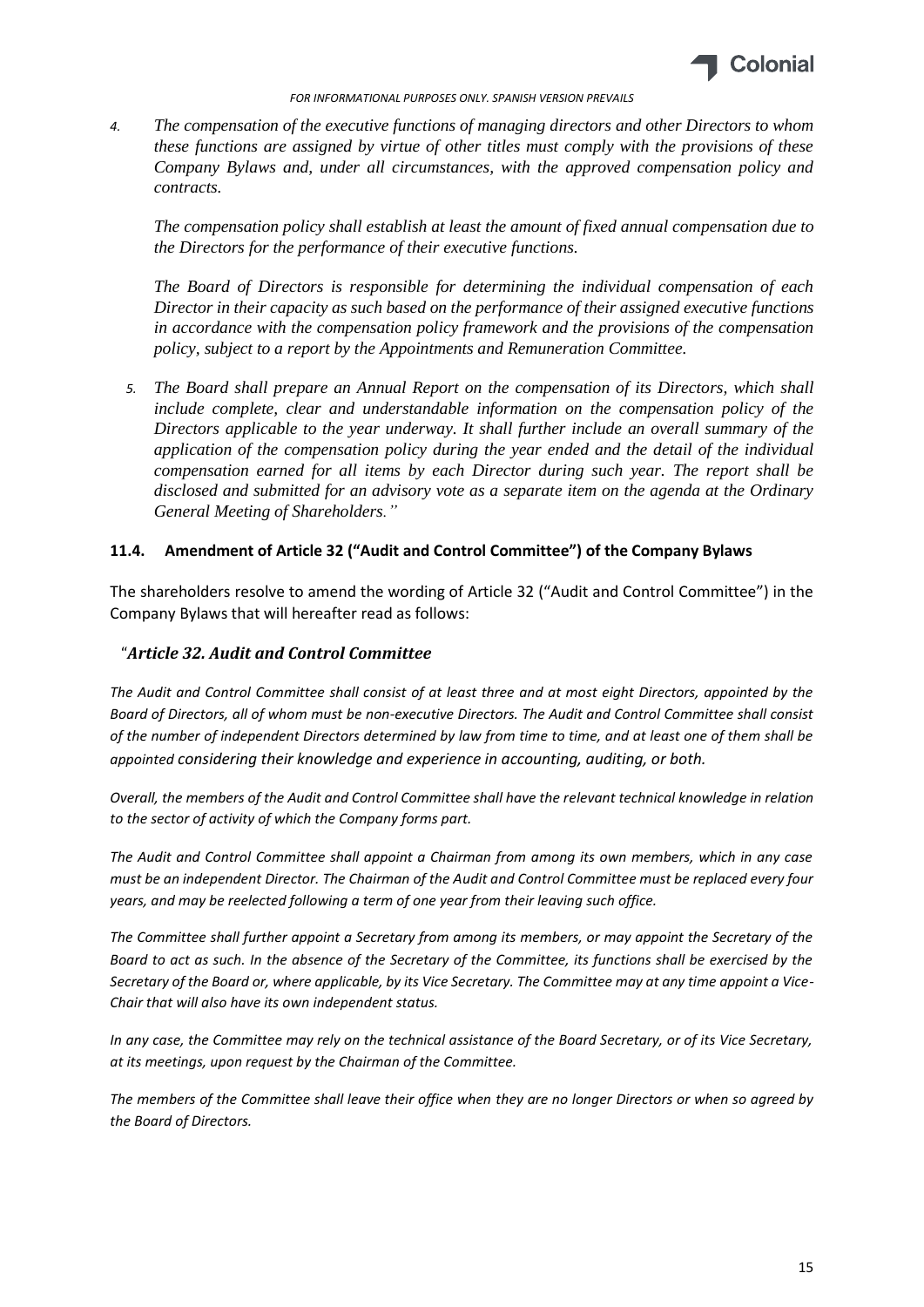

*Notwithstanding any others it may be attributed by Law, the Bylaws or, in accordance therewith, the Regulations of the Board of Directors, the Audit and Control Committee shall at least have the following functions:*

- *1. Reporting to the General Meeting of Shareholders on the matters arising in relation to such matters as are within the jurisdiction of the Committee and, specifically, the result of the audit, explaining how it has contributed to the integrity of the financial information and the function that the Committee has performed in such process.*
- *2. Supervise the effectiveness of the internal controls of the Company, the internal audit and the risk management systems, and discuss with the accounts auditor the significant weaknesses in the internal control system detected over the course of the audit, all without interfering with its independence. To this end, and where applicable, it may present recommendations or proposals to the Board of Directors and the relevant term for its follow up.*
- *3. Supervise the process of preparing and presenting the required financial information and present recommendations or proposals to the Board of Directors, directed to protecting its integrity.*
- *4. Presenting to the Board of Directors the proposals for the selection, appointment, reelection and replacement of the accounts auditors, assuming the responsibility for the selection process in accordance*  with the provisions of current regulations, and the conditions of its contracting and regularly gather *information from it on the auditing plan and its performance, in addition to preserving its independence in the exercise of its functions.*
- *5. Establishing the proper relations with the external auditor to receive information on such matters as may imply threats to their independence for their examination by the Committee and any others relating to the process of development of the accounts audit and, where applicable, the authorization of services other than those prohibited, upon the terms established by current regulations, regarding the system of*  independence, and such other communications established in the accounts auditing laws and auditing *standards. In any case, they must receive annually from the external auditors the statement of their independence in relation to the Company or entities related thereto, directly or indirectly, and the detailed and individualized information of the additional services of any sort provided and the relevant fees received from such entities by the external auditor or by the persons or entities relating thereto, in accordance with the provisions of the regulations governing the accounts audit activity.*
- *6. Issuing annually, prior to the issue of the accounts audit report, a report stating an opinion as to whether the independence of the accounts auditors or auditing companies were compromised. This report must contain, in any case, a reasoned valuation of the providing of all the additional services referenced in the preceding item, considered individually or as a whole, aside from the legal audit and regarding the system of independence or the regulations governing the accounts auditing activity.*
- *7. Report on related transactions to be approved by the General Meeting of Shareholders or the Board of Directors and supervise the Company's internal procedure for transactions whose approval has been delegated.*
- *8. Reporting to the Board of Directors, in advance, on all the matters covered by the Law, the Bylaws and the Board Regulations.*
- *9. Preparing an annual report on the activities of the Audit and Control Committee, which must be included in the management report.*
- *10. Propose to the Board of Directors any other matters deemed applicable in the matters within its scope of authority.*
- *11. Any others that, where applicable, are attributed thereto by these Bylaws or the Regulations of the Board of Directors.*

*The Audit and Control Committee shall meet whenever requested by at least two of its members or when accorded by the Chairman, who shall call its meetings, for the compliance of its functions. The call notice shall be valid provided it is sent by any means that allows acknowledgement of its receipt.*